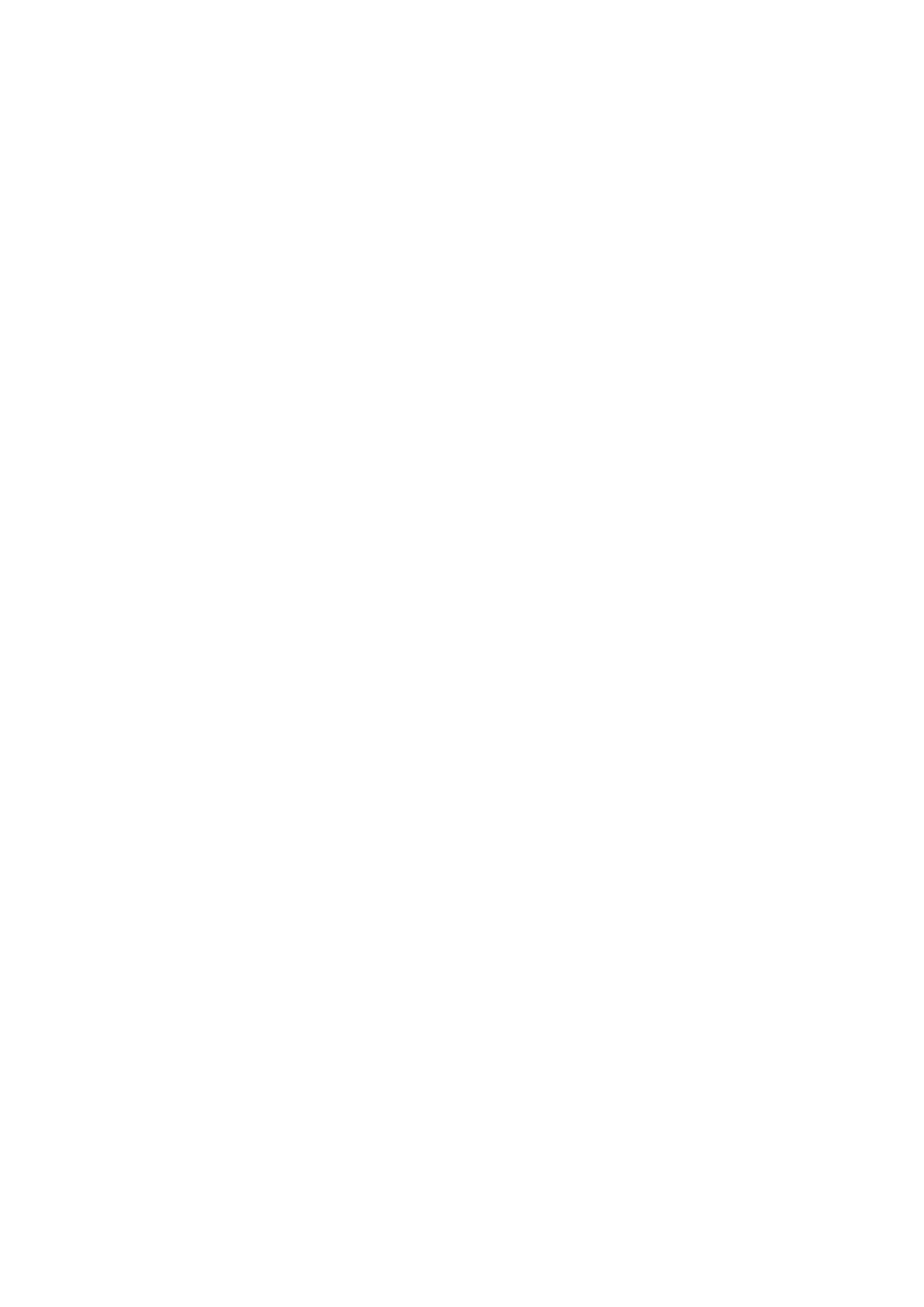Statutory Document No. 2019/0420



*Equality Act 2017*

# **EQUALITY ACT 2017 (AGE EXCEPTIONS FOR PENSION SCHEMES) ORDER 2019**

*Approved by Tynwald: 10th December 2019 Coming into Operation: 1 January 2020*

The Treasury makes the following Order under section 53(8) of, and paragraph 13 of Schedule 9 to, the Equality Act 2017, after consulting the Isle of Man Financial Services Authority and such persons as it thinks appropriate [1.](#page-2-3)

### <span id="page-2-0"></span>**1 Title**

This Order is the Equality Act 2017 (Age Exceptions for Pension Schemes) Order 2019.

## <span id="page-2-1"></span>**2 Commencement**

If approved by Tynwald, this Order comes into operation on 1 January 2020[2](#page-2-4).

## <span id="page-2-7"></span><span id="page-2-2"></span>**3 Interpretation**

- (1) In this Order, **"schemes"** means an occupational pension scheme.
- (2) In this Order, in relation to a scheme—
- **"abolition date"** means the day appointed for the commencement of section 15(1) of the Pensions Act 2007**[3](#page-2-5)**;
- **"active member"** has the meaning given by section 124 of the Pensions Act 1995[4](#page-2-6), but in paragraph 8 of Schedule 1 also includes an active member within the meaning of article 5(3)(a);
- **"additional state retirement pension"** means the additional pension in the Category A retirement pension within the meaning of sections 44 and 45 of the Social Security Contributions and Benefits Act 1992[5;](#page-2-7)

<span id="page-2-3"></span><sup>1</sup> See paragraph 13(2) of Schedule 9 to, and section 53(9) of, the Equality Act 2017.

<span id="page-2-4"></span><sup>2</sup> Under section 168(1) of the Equality Act 2017 section 30 of the Legislation Act 2015 (Tynwald procedure — approval required) applies to this Order.

<span id="page-2-5"></span><sup>3</sup> 2007 c.22 (see SD 193/09).

<span id="page-2-6"></span><sup>4</sup> 1995 c.26 (see SD 501/97).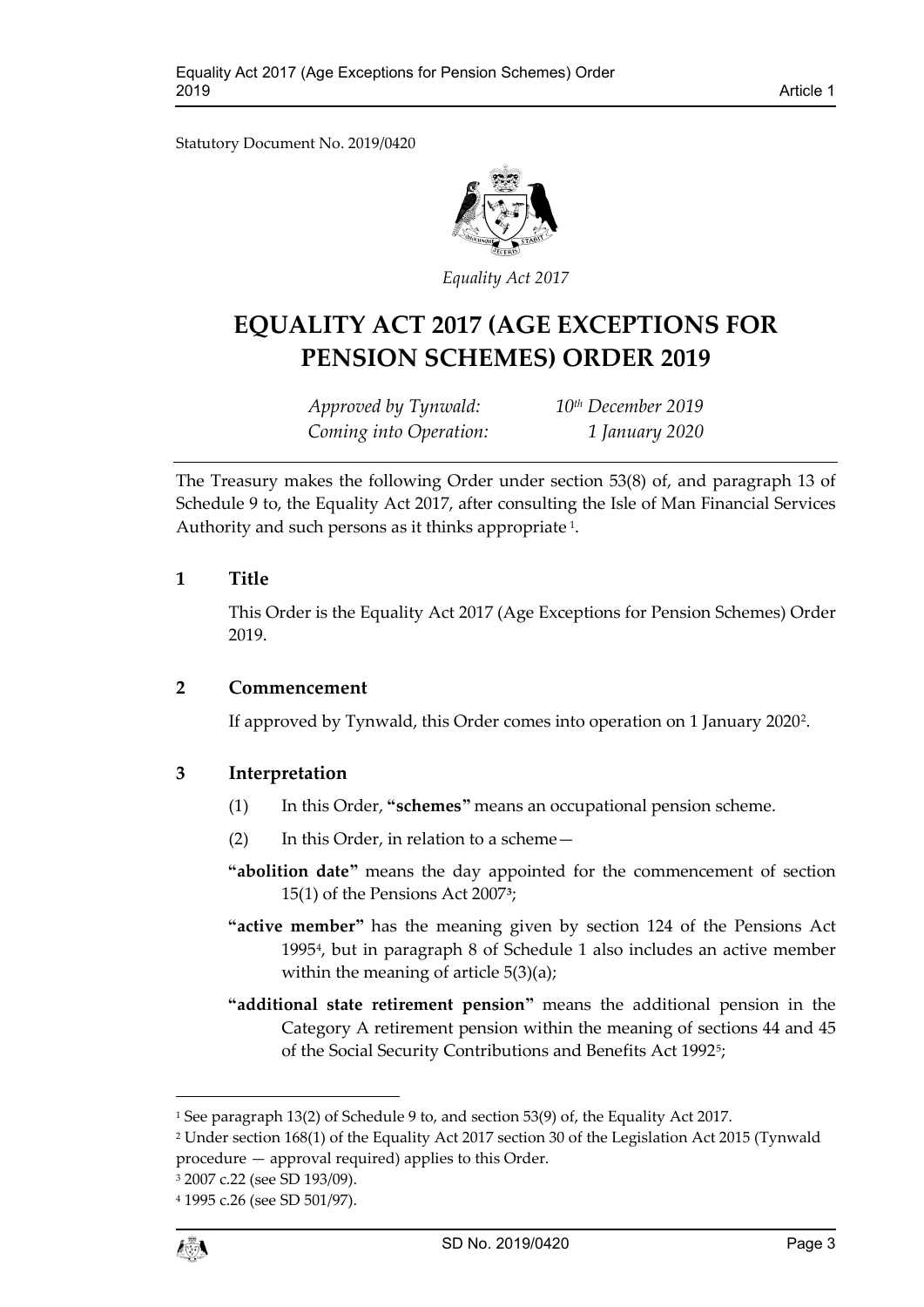- **"age related benefit"** means benefit provided from a scheme to a member—
	- (a) on or following the member's retirement (including early retirement on grounds of ill health or otherwise),
	- (b) on the member reaching a particular age, or
	- (c) on termination of the member's service in an employment;
- **"basic state retirement pension"** means the basic pension in the Category A retirement pension within the meaning of section 44 of the Social Security Contributions and Benefits Act 1992;
- **"block transfer"** means a transfer in a single transaction or series of transactions from a scheme of all the sums or assets held for the purposes of, or representing, or derived from—
	- (a) all accrued rights under a scheme,
	- (b) contracted-out rights, or
	- (c) rights which are not contracted-out rights,

relating to a period of continuous pensionable service (or pensionable service which is treated as continuous) or one or more of a number of separate periods of such pensionable service which relate to a member and at least one other member;

- "**contracted-out employment**" has the meaning given in section  $8(1)^6$  $8(1)^6$  and  $(1A)^7$  $(1A)^7$ of the Pension Schemes Act 1993;
- **"contracted-out rights"** are such rights, under or derived from an occupational pension scheme, as fall within the following categories—
	- (a) entitlement to payment of, or accrued rights to, guaranteed minimum pensions; or
	- (b) section 9(2B) rights;

<u>.</u>

<sup>5</sup> 1992 c.4 (see SD 505/94). Section 44 was amended by paragraph 2 of Schedule 4 to the Social Security (Consequential Provisions) Act 1992 (c.6) (see SD 501/97), section 128 of the Pensions Act 1995 (see SD 501/97), section 68 of the Social Security Act 1998 (c.14) (see SD 92/00), sections 30 and 35 of the Child Support, Pensions and Social Security Act 2000 (c.19) (see SD 378/01), paragraph 10 of Schedule 1 to the National Insurance Contributions Act 2002 (c.19) (see SD 802/09), section 12 of, and paragraphs 1 of Schedule 1 and paragraphs 5 of Schedule 2 to, the Pensions Act 2007 (c.22) (see SD 193/09), paragraph 55 of Schedule 12 to the Pensions Act 2014 (c.19) (see SD 2018/0076), SD 2017/0358, SD 2018/0027 and SD 2019/0014. Section 45 was amended by sections 31 and 35 of the Child Support, Pensions and Social Security Act 2000 (c.19) (see SD 378/01), section 11 of the Pensions Act 2007 (c.22) (see SD 193/09) and section 102 of the Pensions Act 2008 (c.30) (see SD 851/09) and SD 2017/0331.

<span id="page-3-0"></span><sup>6</sup> Section 8(1) was substituted by paragraph 7 of Schedule 13 to the Pensions Act 2014 (c.19) (see SD 2018/0076).

<span id="page-3-1"></span><sup>7</sup> Section 8(1A) was inserted by paragraph 3 of Schedule 4 to the Pensions Act 2007 (c.22) (see SD 193/09) and amended by paragraph 2 of Schedule 13 to the Pensions Act 2014 (c.19) (see SD 2018/0076).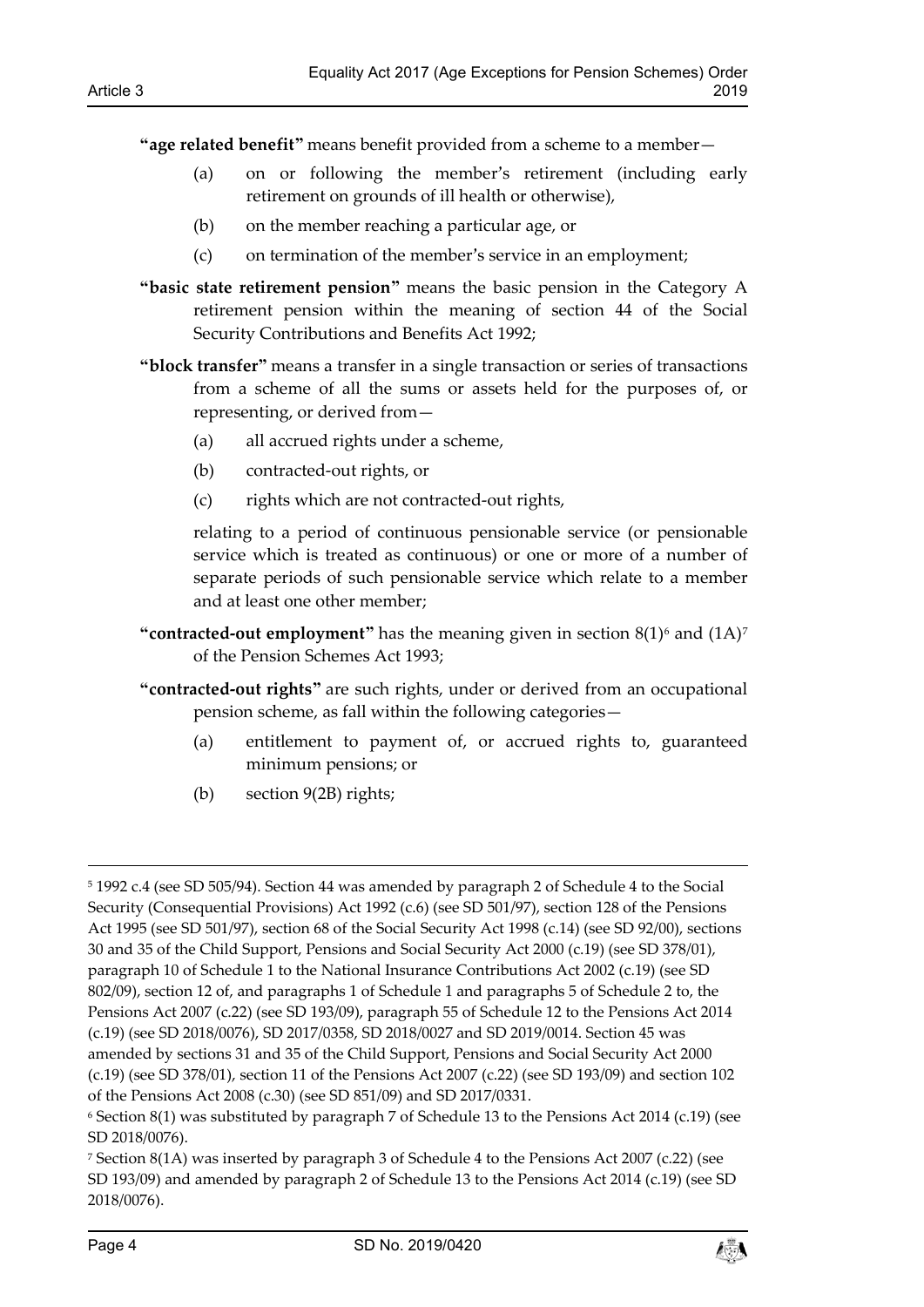- **"death benefit"** means benefit payable from a scheme in respect of a member, in consequence of that member's death;
- **"dependant"** means a widow, widower or surviving civil partner, or a dependant as defined in the scheme rules;
- **"early retirement pivot age"** means, in relation to age related benefit provided under a scheme, an age specified in the scheme rules (or otherwise determined) as the earliest age at which entitlement arises—
	- (a) without consent (whether of an employer, trustee or managers of the scheme or otherwise), and
	- (b) without an actuarial reduction,

but disregarding any special provision as to early payment on grounds of ill health or otherwise;

- **"guaranteed minimum pension"** has the meaning given in section 8(2) of the Pension Schemes Act 1993<sup>[8](#page-4-0)</sup>;
- **"late retirement pivot age"** means an age specified in the scheme rules (or otherwise determined) above which benefit becomes payable with actuarial enhancement;
- **"lower earnings limit"** means the amount specified for the tax year in question in regulations made under section  $5(1)(a)(i)$  of the Social Security Contributions and Benefits Act 199[29](#page-4-1) (earnings limits and thresholds for Class 1 contributions);
- **"non-discrimination rule"** means the rule in section 53 of the Equality Act 2017 as it applies to the protected characteristic of age under that Act;
- **"normal pension age"** has the meaning given by section 180 of the Pension Schemes Act 1993;
- **"normal retirement age"**, in relation to a member, means the age at which workers in the undertaking for which the member worked at the time of the member's retirement, and who held the same kind of position as the member held at retirement, were normally required to retire;
- **"pensionable pay"** means that part of a member's pay which counts as pensionable pay under the scheme rules;
- **"prospective member"** means any person who, under the terms of the person's employment, or the scheme rules, or both—
	- (a) is able, at the person's option, to become a member of the scheme,

<span id="page-4-1"></span><sup>9</sup> Section 5 was substituted by paragraph 1 of Schedule 9 to the Welfare Reform and Pensions Act 1999 (c.30) (see SD 600/00) and amended by sections 7 and 27 of, and Schedule 7 to, the Pensions Act 2007 (see SD 193/09), SD 0009/13 and SD 155/10.



<span id="page-4-0"></span><sup>8</sup> The definition of "guaranteed minimum pension" was amended by paragraph 1 of Schedule 1 to S.I. 2005/2050 (see SD 744/05), paragraph 2 of the Schedule to SD 2016/0199 and paragraph 7 of Schedule 13 to the Pensions Act 2014 (c.19) (see SD 2018/0076).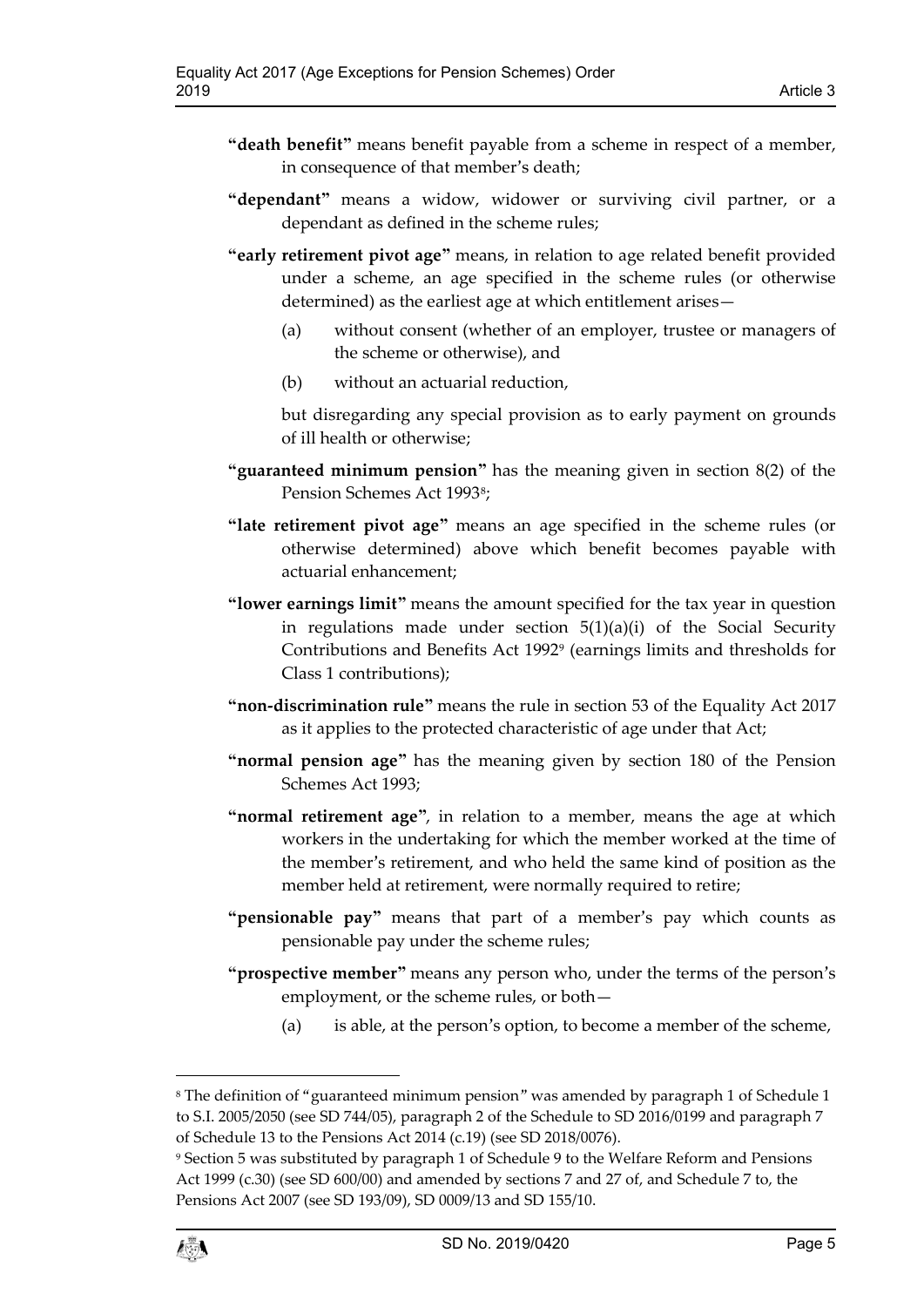- (b) shall become so able if the person continues in the same employment for a sufficient period of time,
- (c) shall be so admitted to it automatically unless the person makes an election not to become a member, or
- (d) may be admitted to it subject to the consent of any person;
- **"protected rights"** has the meaning given in section 10 of the Pension Schemes Act 1993<sup>[10](#page-5-0)</sup> as it had effect immediately prior to the abolition date;
- **"redundancy"** means being dismissed by reason of redundancy for the purposes of the Redundancy Payments Act 1990 (see section 1(2) of that Act);
- **"section 9(2B) rights"** are—
	- (a) rights to the payment of pensions and accrued rights to pension (other than rights attributable to voluntary contributions) under a scheme contracted-out by virtue of section 9(2B) of the Pension Schemes Act 1993<sup>[11](#page-5-1)</sup>, so far as attributable to an earner's service in contracted-out employment on or after 6th April 1997; and
	- (b) where a transfer payment has been made to such a scheme, any rights arising under the scheme as a consequence of that payment which are derived directly or indirectly from—
		- (i) such rights as are referred to in sub-paragraph (a) under another scheme contracted-out by virtue of section 9(2B) of that Act; or
		- (ii) protected rights under another occupational pension scheme or under a personal pension scheme attributable to payments or contributions in respect of employment on or after 6th April 1997 where the transfer took place before the abolition date;
- **"upper earnings limit"** means the amount specified for the tax year in question in regulations made under section 5(1)(a)(iii) of the Social Security Contributions and Benefits Act 1992 (earnings limits and thresholds for Class 1 contributions).
- (3) In this Order, **"tax-approved scheme"** means
	- (a) a retirement benefits scheme within the meaning given in section 13 of the Income Tax (Retirement Benefit Schemes) Act 1978) which is approved by the Assessor of Income Tax for the purpose of that Act; or

-



<span id="page-5-0"></span><sup>&</sup>lt;sup>10</sup> Section 10 was amended by section 151 of the Pensions Act 1995 (see SD 501/97), section 32 of the Welfare Reform Act 1999 (see SD 291/01), section 15 of, and Schedule 4 to, the Pensions Act 2007 (see SD 193/09), and section 106 of the Pensions Act 2008 (see SD 851/09).

<span id="page-5-1"></span><sup>11</sup> Section 9(2B) was inserted by section 136 of the Pensions Act 1995 (see SD 501/97).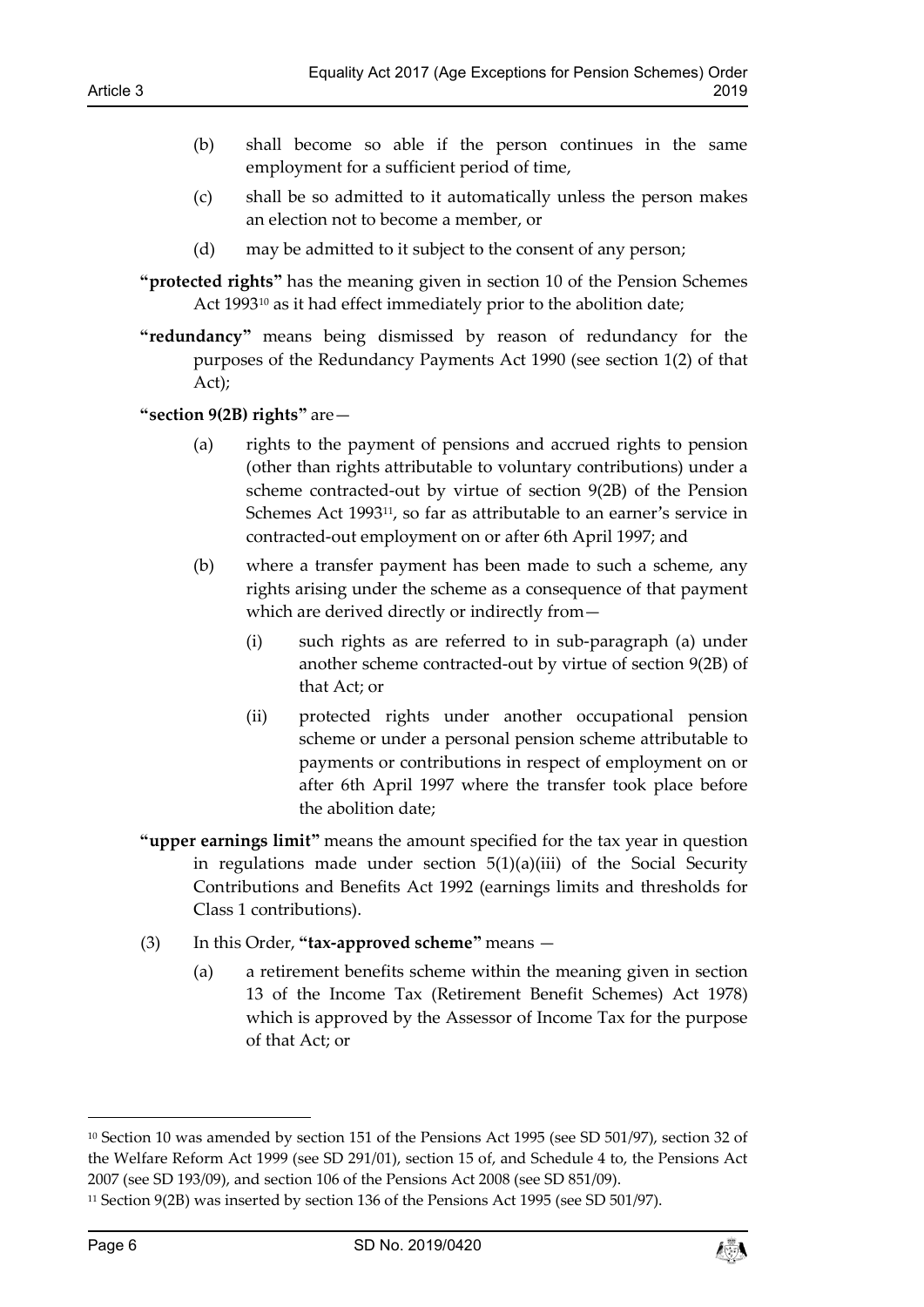- (b) an occupational pension scheme which is approved by the Assessor of Income Tax for the purposes of section 50C or 61H of the Income Tax Act 1970.
- (4) In this Order references to contributions under a money purchase arrangement shall be construed as including amounts credited to a member's account whether or not they reflect payments actually made under the scheme.
- (5) Reference in this Order to any provision of legislation applied to the Island by an order under section 1 of the Social Security Act 2000 or section 1 of the Pension Schemes Act 1995 is to be construed as a reference to that legislation as it has effect in the Island.

# <span id="page-6-0"></span>**4 Meaning of "arrangement", "defined benefits arrangement" and "money purchase arrangement"**

- (1) In this Order **"arrangement"**, in relation to a member of a scheme, means an arrangement relating to the member under the scheme.
- (2) For the purposes of this Order an arrangement is a **"defined benefits arrangement"** at any time if, at that time, all the benefits that may be provided to or in respect of the member under the arrangement are defined benefits.
- (3) For the purposes of paragraph (2) **"defined benefits"**, in relation to a member of a scheme, means benefits which are not money purchase benefits (but which are calculated by reference to earnings or service of the member or any other factor other than an amount available for their provision).
- (4) For the purposes of this Order an arrangement is a **"money purchase arrangement"** at any time if, at that time, all the benefits that may be provided to or in respect of the member under the arrangement are —
	- (a) cash balance benefits; or
	- (b) other money purchase benefits.
- (5) In paragraph  $(4)$  -
- **"cash balance benefits"** means benefits the rate or amount of which is calculated by reference to an amount available for the provision of benefits to or in respect of the member calculated otherwise than wholly by reference to payments made under the arrangement by the member or by any other person in respect of the member (or transfers or other credits); and
- **"money purchase benefits"**, in relation to a member of a scheme, means benefits the rate or amount of which is calculated by reference to an amount available for the provision of benefits to or in respect of the member (whether the amount so available is calculated by reference to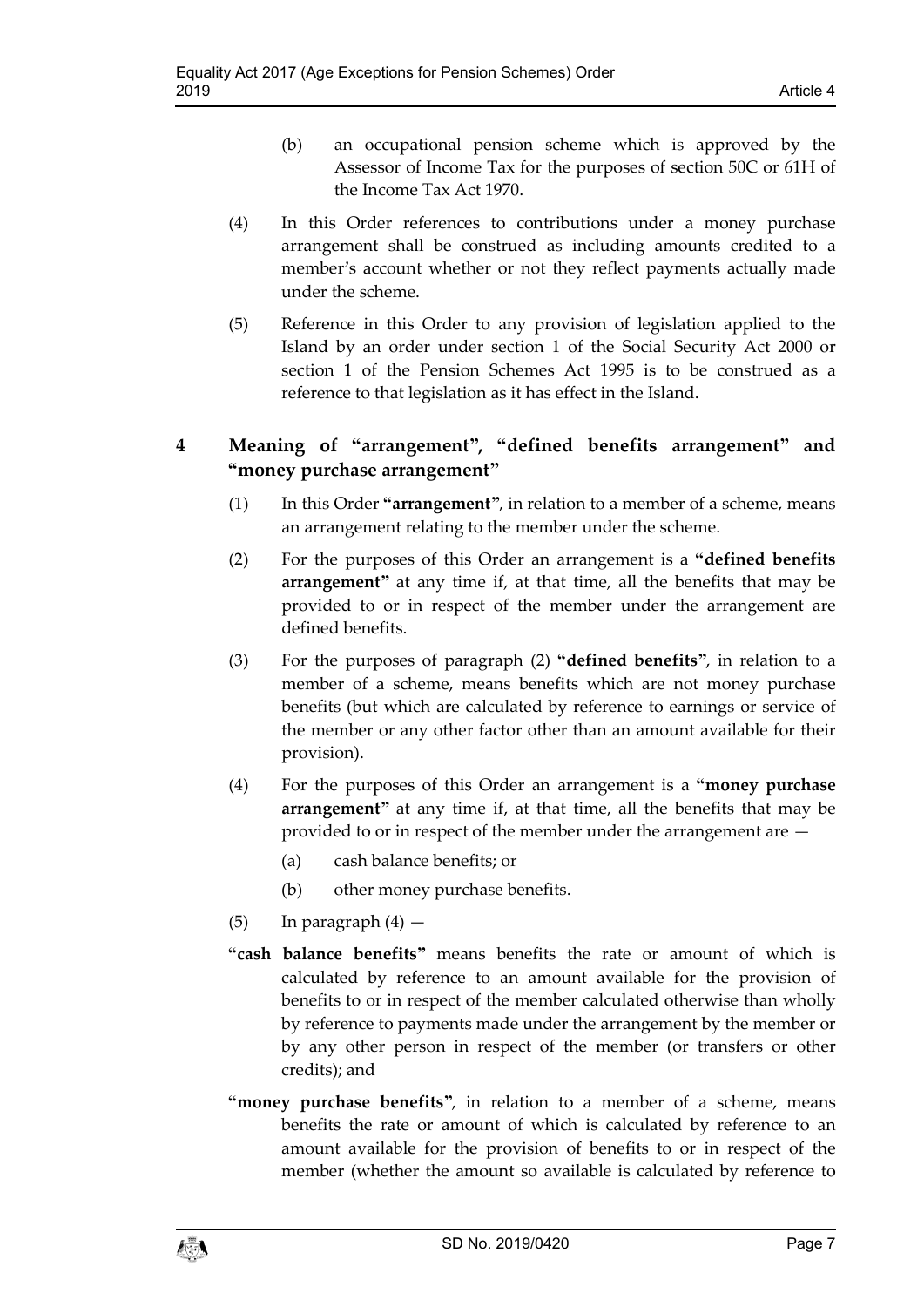payments made under the scheme by the member or any other person in respect of the member or any other factor).

## <span id="page-7-0"></span>**5 Meaning of "member"**

- (1) Subject to paragraph (2), in this Order **"member"** means any active member, deferred member, or pensioner member.
- (2) In paragraph 7 of Schedule 1 **"member"** includes any active, deferred or pensioner member within the meaning given in paragraph (3).
- (3) For the purposes of paragraph  $(2)$ 
	- (a) a person is an active member of a scheme if there are presently arrangements made under the scheme for the accrual of benefits to or in respect of the person;
	- (b) a person is a deferred member of a scheme if the person has accrued rights under the scheme and is neither an active member nor a pensioner member; and
	- (c) a person is a pensioner member of a scheme if the person is entitled to the present payment of benefits under the scheme and is not an active member.

# <span id="page-7-1"></span>**6 Occupational pension schemes: excepted rules, practices, actions and decisions**

It is not a breach of the non-discrimination rule for the employer, or the trustees or managers of a scheme, to maintain or use in relation to the scheme —

- (a) those rules, practices, actions or decisions set out in Schedule 1 (occupational pension schemes: excepted rules, practices, actions and decisions); or
- (b) rules, practices, actions or decisions as they relate to rights accrued, or benefits payable, in respect of periods of pensionable service prior to 1 January 2020 that would breach the nondiscrimination rule but for this paragraph.

# <span id="page-7-2"></span>**7 Contributions by employers to personal pension schemes: excepted practices, actions and decisions**

It is not an age contravention for the employer, in relation to the payment of contributions to any personal pension scheme in respect of a worker, to maintain or use those practices, actions or decisions set out in Schedule 2 (contributions by employers to personal pension schemes: excepted practices, actions or decisions).

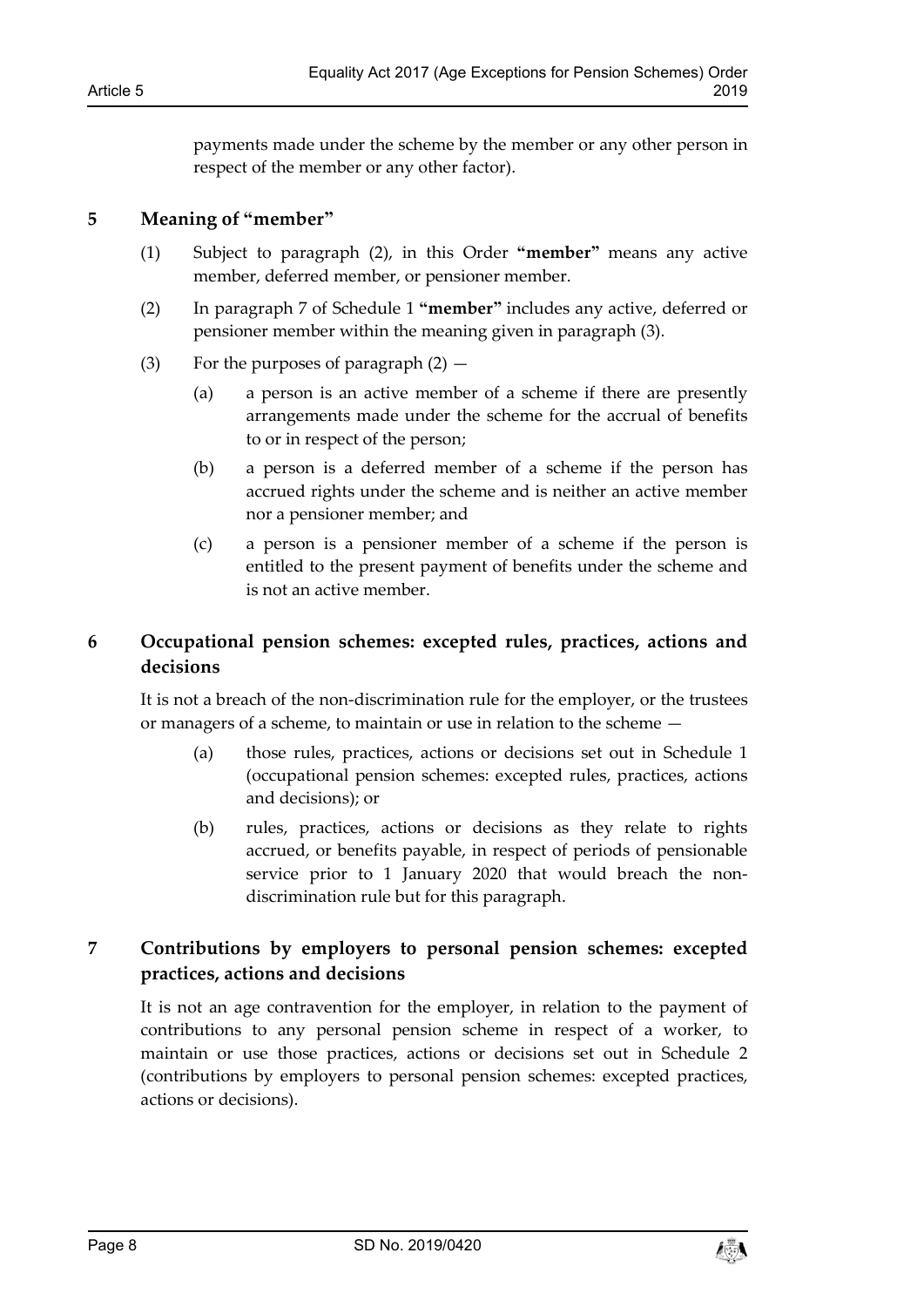## <span id="page-8-0"></span>**8 Unlawfulness of rules, practices, actions or decisions**

- (1) The inclusion of a rule, practice, action or decision in Schedule 1 (occupational pension schemes: excepted rules, practices, actions and decisions) shall not be taken to mean that, but for the exemption in Schedule 1, the use or maintenance by an employer or the trustees or managers of a scheme of the rule, practice, action or decision in relation to the scheme, would be unlawful.
- (2) The inclusion of a practice, action or decision in Schedule 2 (contributions by employers to personal pension schemes: excepted practices, actions or decisions) shall not be taken to mean that, but for the exemption in Schedule 2, the use or maintenance by an employer of the practice, action or decision in relation to the payment of contributions to a personal pension scheme in respect of a worker, would be unlawful.

# <span id="page-8-1"></span>**9 Length of service exceptions**

- (1) Paragraph (2) is subject to paragraph (3).
- (2) In addition to the excepted rules, practices, actions and decisions contained in Schedules 1 and 2, none of the following is a breach of the non-discrimination rule or is an age contravention, as applicable—
	- (a) any rule, practice, action or decision of the trustees or managers ("A") of an occupational pension scheme regarding—
		- (i) admission to that scheme ("admission terms"); or
		- (ii) the accrual of, or eligibility for, any benefit under the scheme ("benefit terms"),

where the admission terms or the benefit terms put a member ("B") of the scheme at a disadvantage when compared with another member ("C") if and to the extent that the disadvantage suffered by B is because B's length of service with an employer ("D") in relation to the scheme is less than that of  $C$ ;

- (b) any rule, practice, action or decision of an employer ("E") in relation to an occupational pension scheme regarding the admission terms or benefit terms where it puts a member ("F") of that scheme at a disadvantage when compared with another member ("G") if and to the extent that the disadvantage suffered by F is because F's length of service with E is less than that of G; or
- (c) any practice, action or decision of an employer ("H") regarding payment of contributions in respect of a worker ("I") to a personal pension scheme or to a money purchase arrangement ("contribution terms") where it puts I at a disadvantage when compared with another worker ("J") if and to the extent that the disadvantage suffered by I is because I's length of service with H is less than that of J.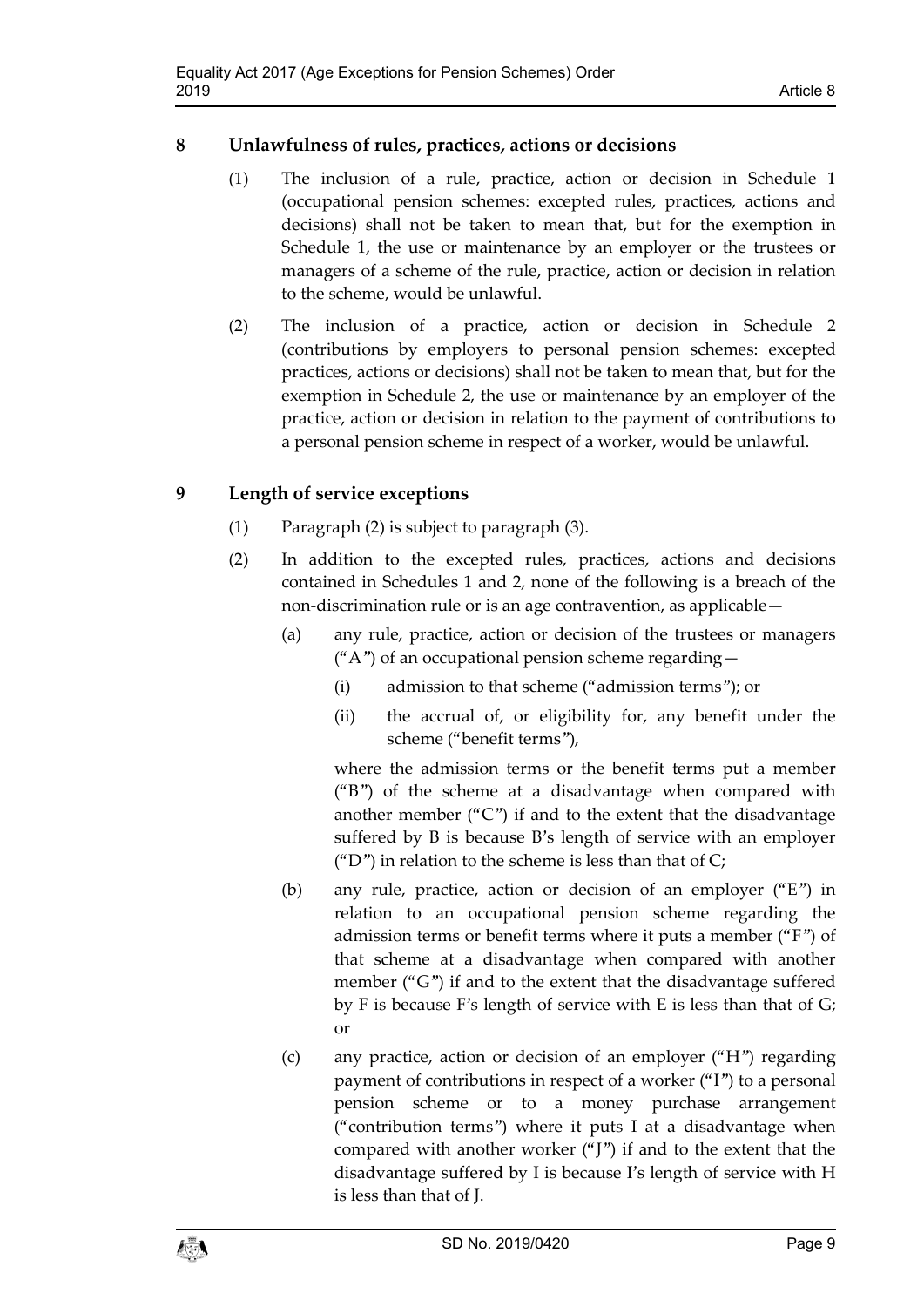- (3) Where B's, or as the case may be, F's or I's, length of service exceeds 5 years and a length of service criterion in the admission terms or, as the case may be, the benefit terms or contribution terms, puts B or F or I at a disadvantage—
	- (a) where paragraph  $(2)(a)$  applies,  $A-$ 
		- (i) must ask D to confirm whether the length of service criterion reasonably appears to D to fulfil a business need of D's undertaking (for example by encouraging the loyalty or motivation, or rewarding the experience, of some or all of D's workers); and
		- (ii) may rely on D's confirmation;
	- (b) for the purposes of sub-paragraph  $(a)(i)$ , D must-
		- (i) calculate B's length of service;
		- (ii) provide A with details of B's length of service; and
		- (iii) respond to A's request within a reasonable time;
	- (c) where paragraph (2)(a) or (b) or (c) applies, it must reasonably appear to D or, as the case may be, E or H, that the length of service criterion applies in such a way that it fulfils a business need of D's undertaking (for example by encouraging the loyalty or motivation, or rewarding the experience, of some or all of D's workers).
- (4) When calculating B's or, as the case may be, F's or I's, length of service, D or, as the case may be, E or H, must calculate—
	- (a) the length of time the member or worker has been working for that employer doing work which that employer reasonably considers to be at or above a particular level (assessed by reference to the demands made on the member or worker, for example, in terms of effort, skills and decision making); or
	- (b) the length of time the member or worker has been working for that employer in total,

and it is for D or, as the case may be, E or H to decide which of subparagraphs (a) or (b) to use.

- (5) For the purposes of paragraph (4), D or, as the case may be, E or H, shall calculate the length of time a member or worker has been working for that employer in accordance with sub-paragraphs (4) to (6) of paragraph 7 of Schedule 9 to the Equality Act 2017 (benefits based on length of service) and any reference in those sub-paragraphs to—
	- (a)  $A''$  shall be read as if it were a reference to "D" or, as the case may be, "E" or "H"; and
	- (b) "person" (except in the phrase "person other than A") shall, where paragraph  $(2)(a)$  or  $(b)$  applies, be read as if it were a reference to "member".

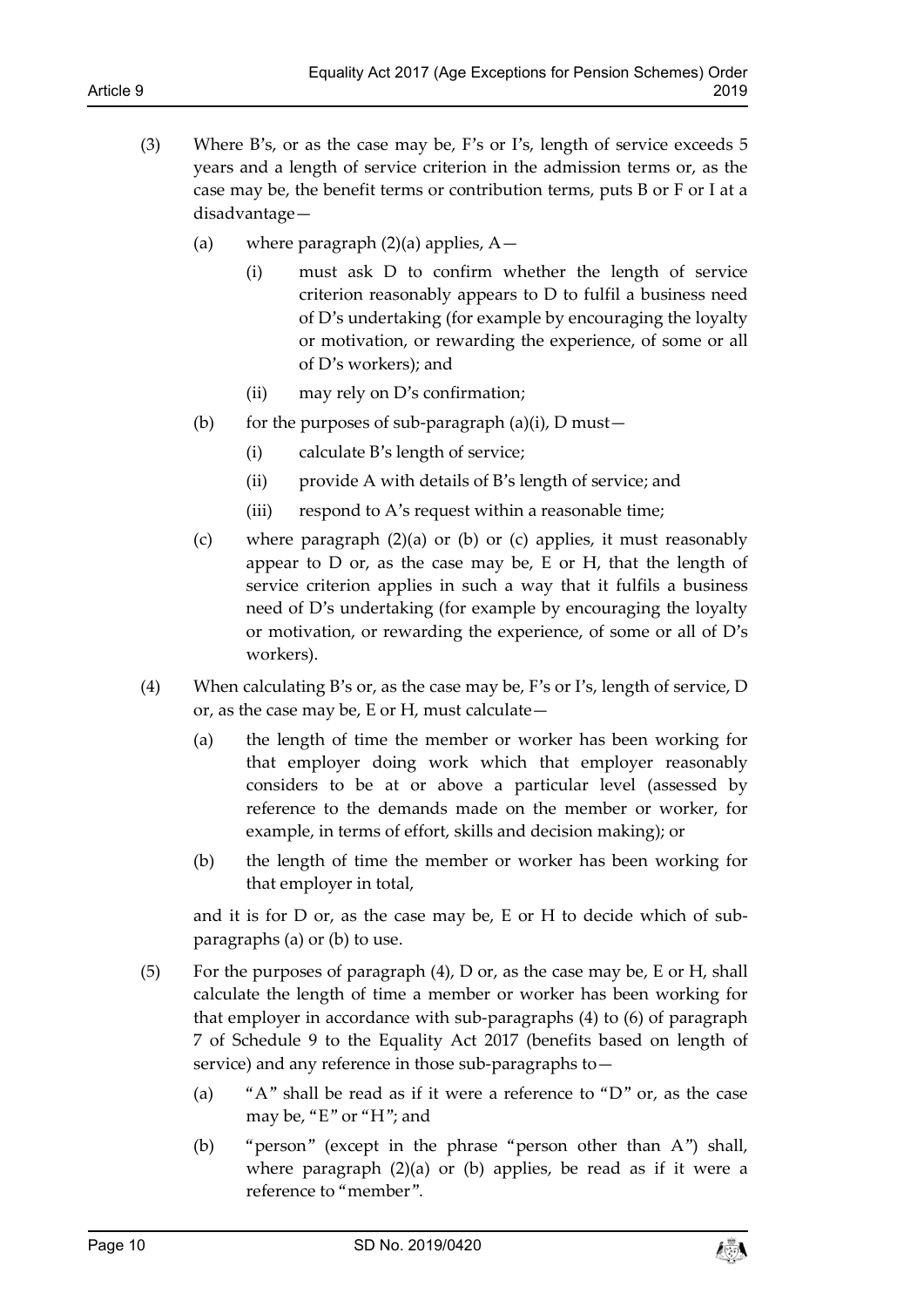(6) For the purposes of this article, a "member" shall include a "prospective member".

## **MADE 13 NOVEMBER 2019**

**A L CANNAN** *Minister for the Treasury*

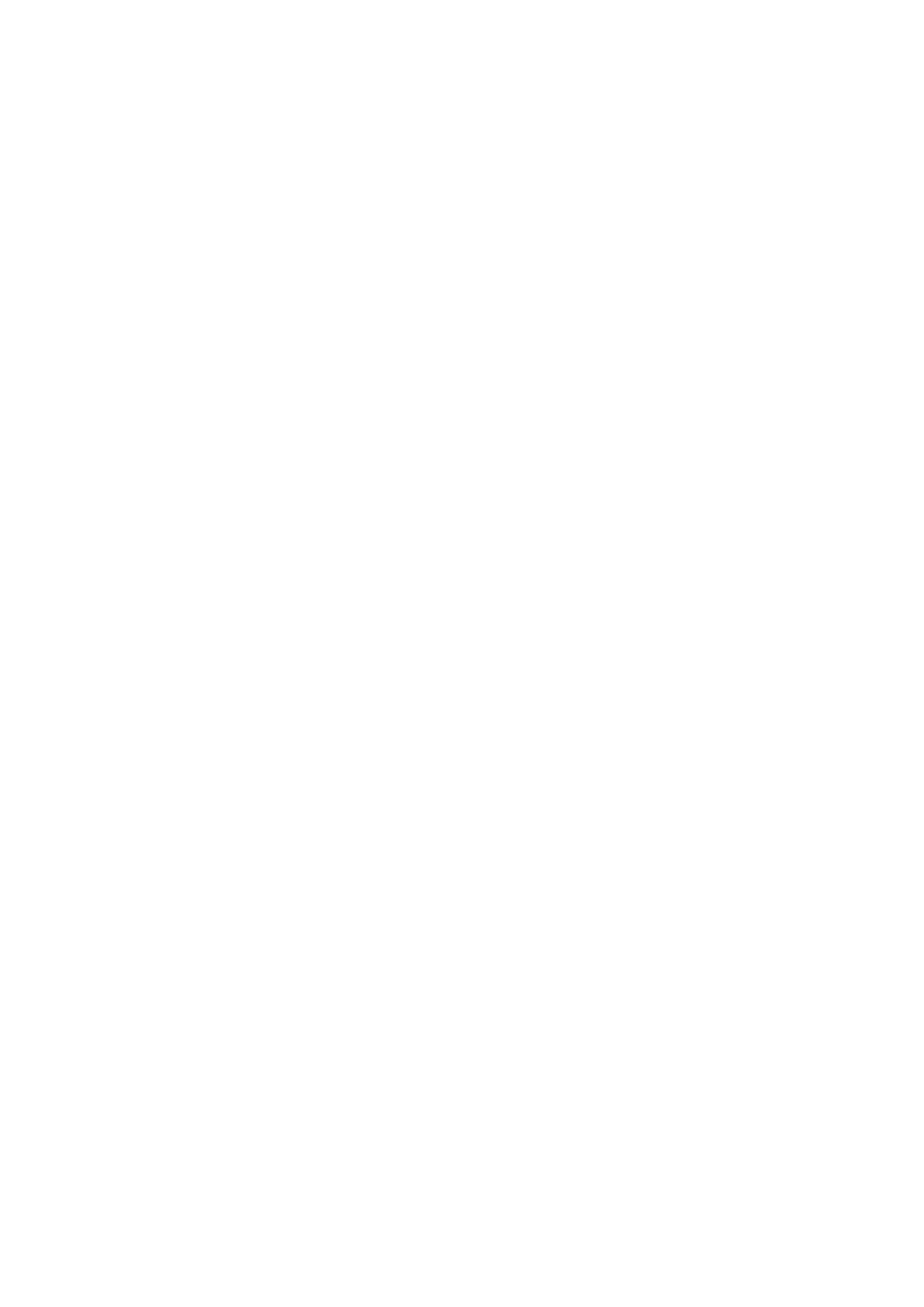## **SCHEDULE 1**

### [Article 6]

## <span id="page-12-1"></span><span id="page-12-0"></span>**OCCUPATIONAL PENSION SCHEMES: EXCEPTED RULES, PRACTICES, ACTIONS AND DECISIONS**

### **Admission to schemes**

- 1 In relation to admission to a scheme—
	- (a) a minimum or maximum age for admission, including different ages for admission for different groups or categories of worker;
	- (b) a minimum level of pensionable pay for admission where that minimum—
		- (i) does not exceed one and a half times the lower earnings limit;
		- (ii) does not exceed an amount calculated by reference to the lower earnings limit where the aim is more or less to reflect the amount of the basic state retirement pension;
		- (iii) does not exceed an amount calculated more or less to reflect the amount of the basic state retirement pension plus the additional state retirement pension; or
		- (iv) does not exceed an amount calculated more or less to reflect the amount of the Manx state pension under Part 1 of the Pensions Act 2014[12.](#page-12-2)

#### **The use of age criteria in actuarial calculations**

- 2 The use of age criteria in actuarial calculations in a scheme, for example in the actuarial calculation of—
	- (a) any age related benefit commencing before any early retirement pivot age or enhancement of such benefit commencing after any late retirement pivot age;
	- (b) member or employer contributions by or in respect of a member to a scheme; or
	- (c) any age related benefit commuted in exchange for the payment of any lump sum.

<span id="page-12-2"></span><sup>12</sup> 2014 c.19 (see SD 2018/0076).

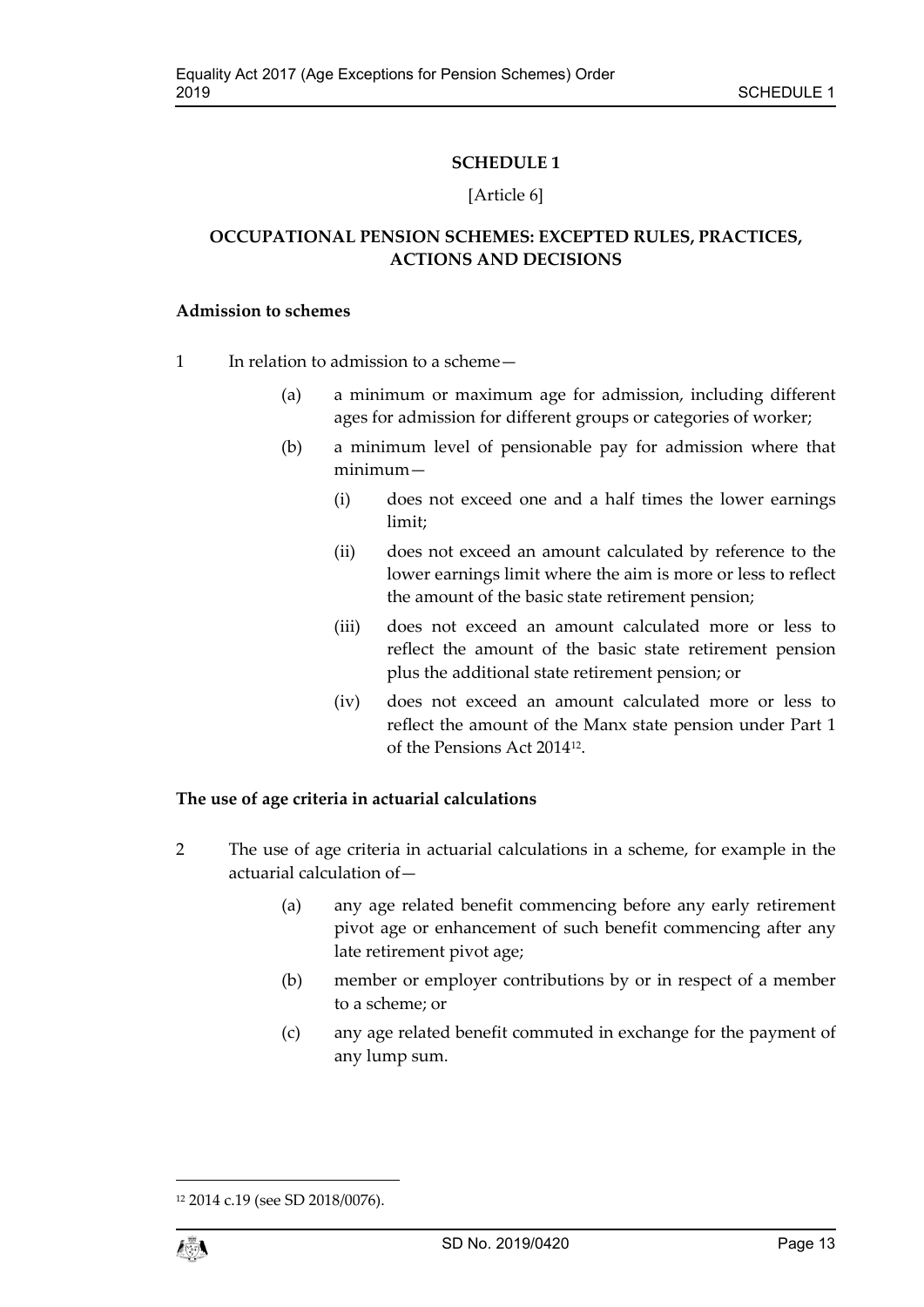## **Contributions**

3 Any difference in the rate of member or employer contributions, to a scheme, by or in respect of different members to the extent that this is attributable to any differences in the pensionable pay or, where paragraph 18 applies, different accrual rates of those members.

### **Contributions under money purchase arrangements**

- 4 Under a money purchase arrangement—
	- (a) different rates of member or employer contributions according to the age of the members by or in respect of whom contributions are made where the aim in setting the different rates is—
		- (i) to equalise the amount of age related benefit in respect of comparable aggregate periods of pensionable service to which members of different ages who are otherwise in a comparable situation will become entitled under the arrangement, or
		- (ii) to make more nearly equal the amount of the age related benefit, in respect of comparable aggregate periods of pensionable service, to which members of different ages who are otherwise in a comparable situation will become entitled under the arrangement;
	- (b) equal rates of member or employer contributions irrespective of the age of the members by or in respect of whom contributions are made;
	- (c) any limitation on any employer contributions in respect of a member or member contributions by reference to a maximum level of pensionable pay.

#### **Contributions under defined benefits arrangements**

- 5 Under a defined benefits arrangement, different rates of member or employer contributions according to the age of the members by or in respect of whom contributions are made, to the extent that—
	- (a) each year of pensionable service entitles members in a comparable situation to accrue a right to defined benefits based on the same fraction of pensionable pay, and
	- (b) the aim in setting the different rates is to reflect the increasing cost of providing the defined benefits in respect of members as they get older.
- 6 Any limitation on employer contributions in respect of a member or member

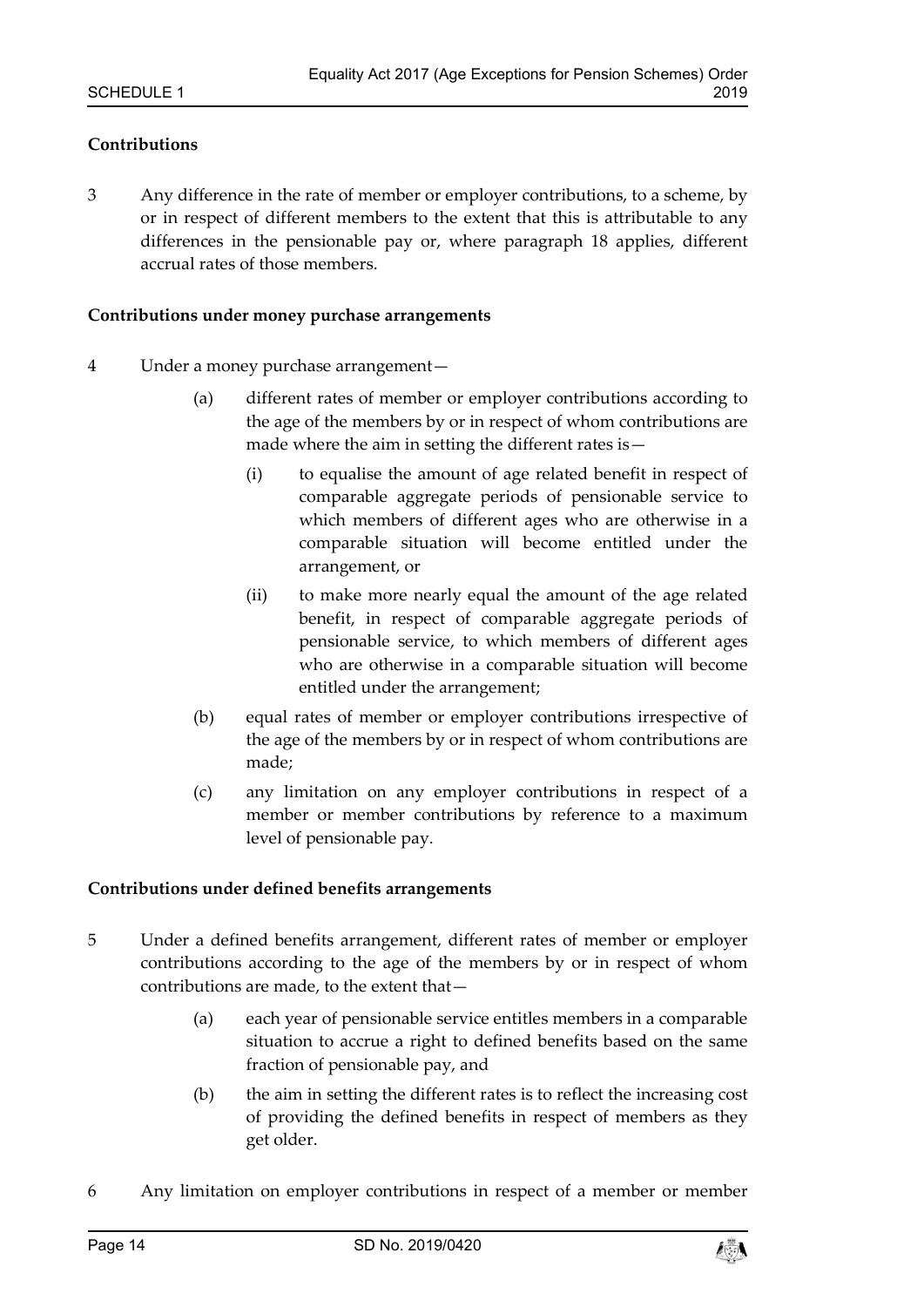contributions to a defined benefit arrangement by reference to a maximum level of pensionable pay.

#### **Rules, practices, actions and decisions relating to benefit**

7

- (1) Subject to sub-paragraph (4), a minimum age for any member of a scheme to be entitled to a particular age related benefit that is paid in accordance with sub-paragraph (2) and is paid—
	- (a) either with or without consent (whether of an employer, the trustees or managers of the scheme or otherwise), and
	- (b) before the early retirement pivot age relevant to that age related benefit.
- (2) The age related benefit must—
	- (a) be actuarially reduced on the basis that the aim is to reflect that it is paid on a date before the applicable early retirement pivot age; and
	- (b) not be enhanced by crediting the member with any additional periods of pensionable service or additional benefits.
- (3) Sub-paragraph (1) shall also apply to different minimum ages for different groups or categories of members.
- (4) Sub-paragraph (1) shall not apply to any member who retires on the grounds to which paragraph 8, 9 or 12 apply.
- 8
- (1) A minimum age for any active or prospective members of a scheme for payment of or entitlement to a particular age related benefit before the early retirement pivot age relevant to that age related benefit where—
	- (a) the entitlement to the age related benefit at a minimum age applies to a member who is an active or prospective member of the scheme on 1 January 2020;
	- (b) the age related benefit may be paid, at a minimum age, to the active or prospective member either with or without consent (whether of an employer, the trustees or managers of the scheme or otherwise); and
	- (c) the age related benefit is enhanced in one or more of the ways specified in sub-paragraph (2).
- (2) For the purposes of sub-paragraph  $(1)(c)$  the specified ways are the enhancement of any age related benefit payable to or in respect of the member calculated in one or more of the following ways—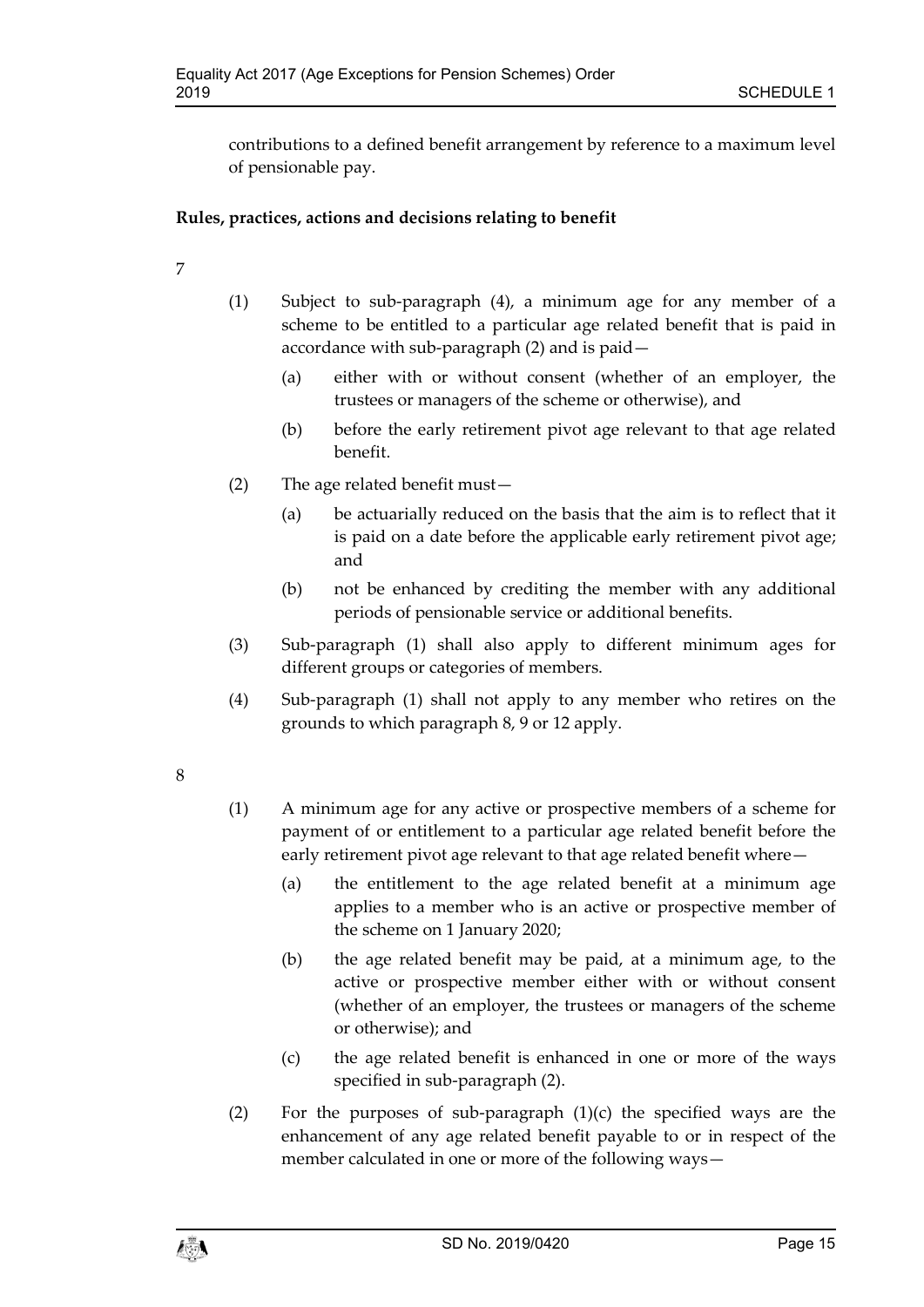- (a) by reference to some or all of the years of prospective pensionable service a member would have completed if that member had remained in pensionable service until normal pension age;
- (b) by reference to a fixed number of years of prospective pensionable service;
- (c) by making an actuarial reduction which is smaller than if early retirement had been on grounds to which paragraph 7 applies; or
- (d) by not making any actuarial reduction for early retirement.
- (3) Sub-paragraph (1) shall also apply to different minimum ages for different groups or categories of active or prospective members.

9 Paragraph 8 shall continue to apply to any member who after 1 January 2020—

- (a) joins a scheme as a result of a block transfer;
- (b) joins a scheme as a result of a block transfer from a scheme to which sub-paragraph (a) applied; or
- (c) joins a scheme on the basis that it will provide the same benefits as those provided by the scheme to which paragraph 8 applied.

10

- (1) A minimum age for any member of a scheme for payment of or entitlement to a particular age related benefit on the grounds of redundancy where it is enhanced in accordance with sub-paragraph (2) and paid either with or without consent (whether of an employer, the trustees or managers of the scheme or otherwise).
- (2) The enhancement of any age related benefit payable to or in respect of a member on the grounds of redundancy where the enhancement is calculated in one or more of the following ways—
	- (a) by reference to the years of prospective pensionable service a member would have completed if that member had remained in pensionable service until normal pension age;
	- (b) by reference to a fixed number of years of prospective pensionable service;
	- (c) by making an actuarial reduction which is smaller than if early retirement had been on grounds to which paragraph 7 applies; or
	- (d) by not making any actuarial reduction for early retirement.
- (3) Sub-paragraph (1) shall also apply to different minimum ages for different groups or categories of members.
- 11 An early retirement pivot age or a late retirement pivot age including—
	- (a) different such ages for different groups or categories of member, and

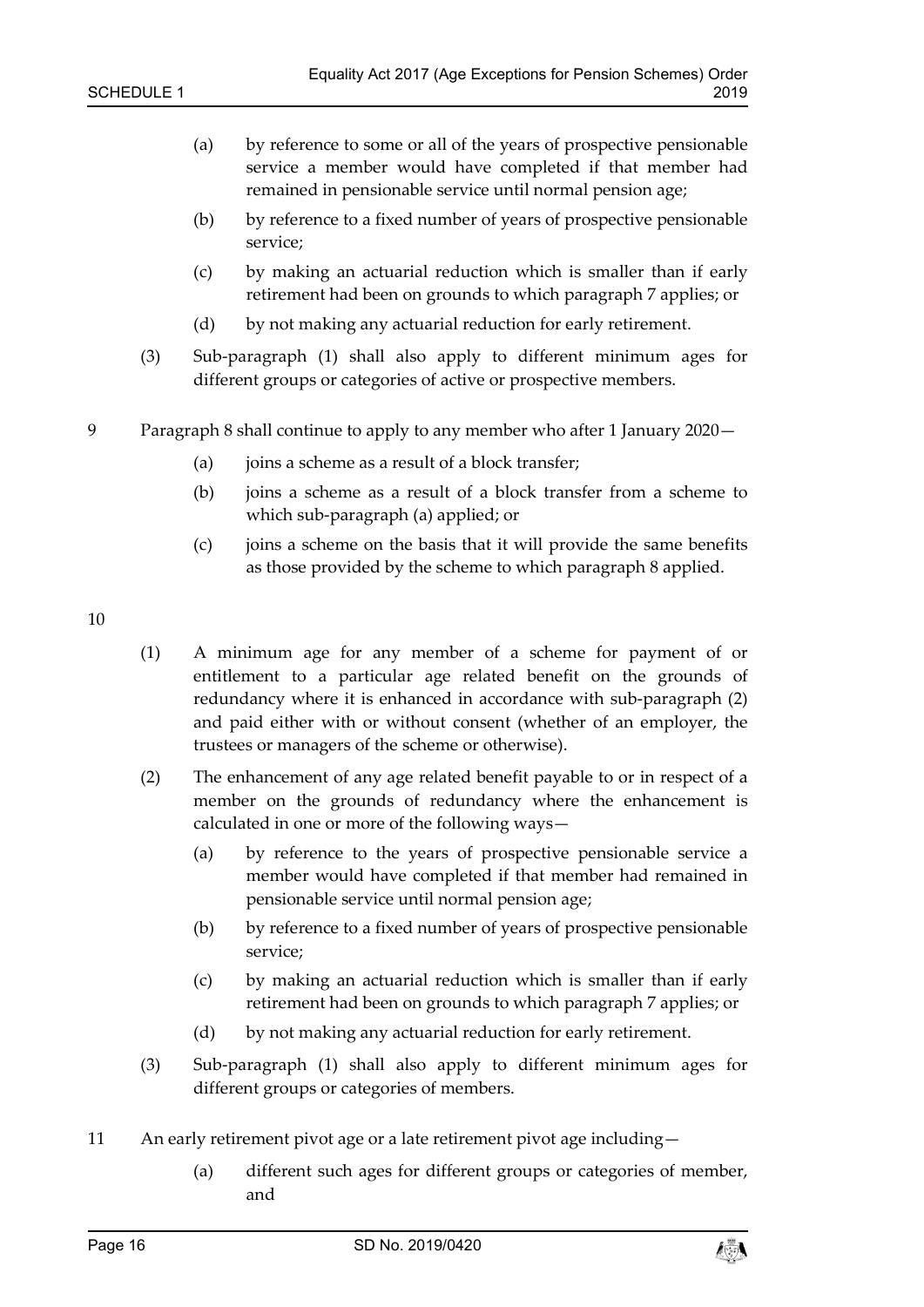- (b) any early retirement pivot age or late retirement pivot age for deferred members which is different than for active members.
- 12
- (1) A minimum age for any member of a scheme for payment of or entitlement to a particular age related benefit on the grounds of ill health where the age related benefit is enhanced in accordance with subparagraph (2) and paid either with or without consent (whether of an employer, the trustees or managers of the scheme or otherwise).
- (2) The enhancement of any age related benefit payable to or in respect of a member on the grounds of ill health where the enhancement is calculated in one or more of the following ways—
	- (a) by reference to some or all of the years of prospective pensionable service a member would have completed if he or she had remained in pensionable service until normal pension age;
	- (b) by reference to a fixed number of years of prospective pensionable service;
	- (c) by making an actuarial reduction which is smaller than if early retirement had been on the grounds to which paragraph 7 applies; or
	- (d) by not making any actuarial reduction for early retirement.
- (3) Sub-paragraph (1) shall also apply to different minimum ages for different groups or categories of members.
- 13
- (1) The calculation of any death benefit payable in respect of a member—
	- (a) by reference to some or all of the years of prospective pensionable service a member would have completed if that member had remained in service until normal pension age; or
	- (b) by reference to a fixed number of years of prospective pensionable service.
- (2) Payment after a member's death of a death benefit calculated by reference to the period remaining in a pension guarantee period.
- (3) For the purposes of sub-paragraph (2), a pension guarantee period means a fixed period specified in or permitted by the scheme rules beginning on—
	- (a) the date on which the payment of pension to or in respect of the member began, or
	- (b) if specified in the scheme rules, the date of the member's death on or after normal pension age where payment of pension to or in respect of that member had not begun.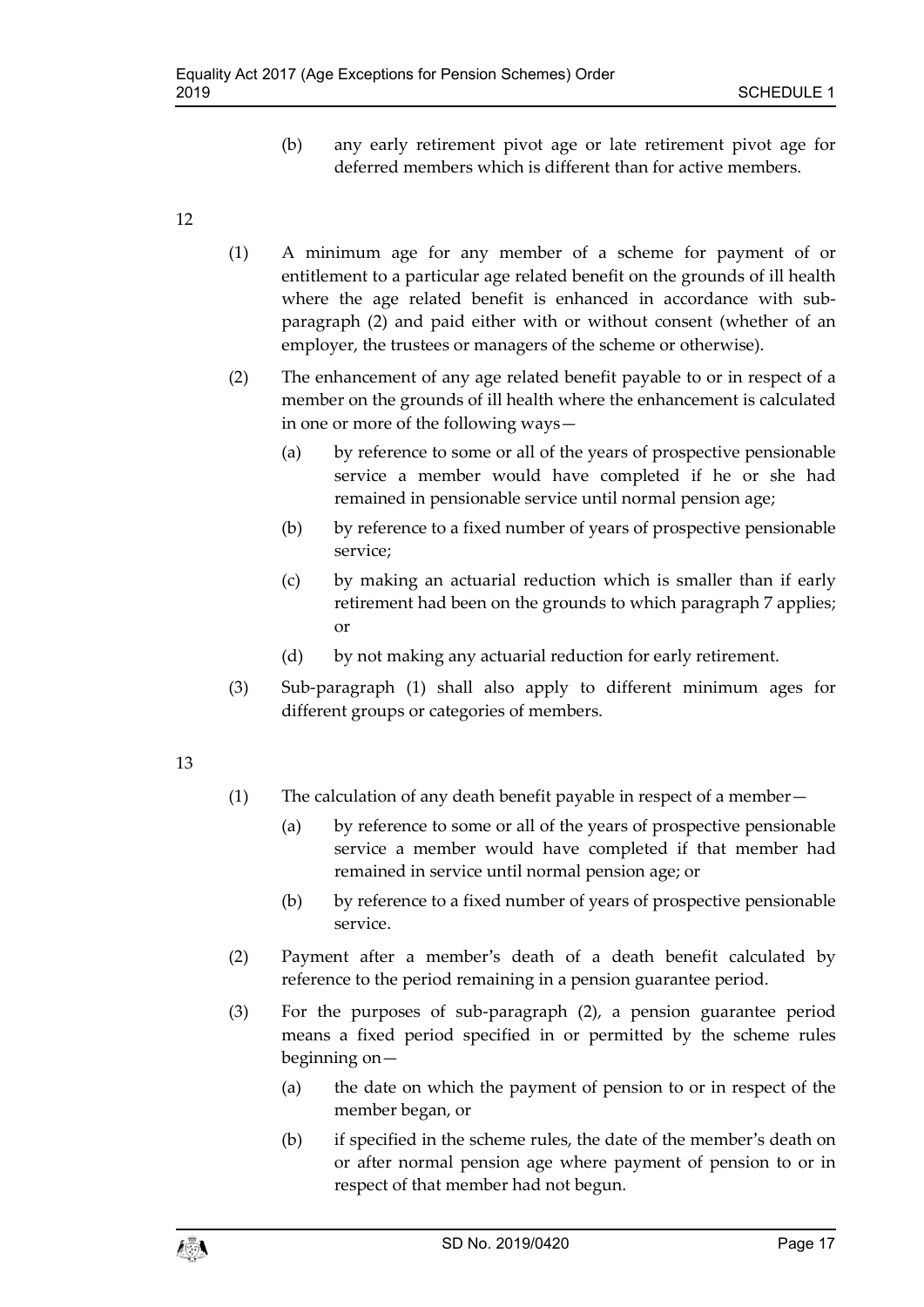(4) Any difference between the death benefits payable in respect of deferred members who die before normal pension age and the death benefits payable in respect of deferred members who die on or after normal pension age.

#### 14

- (1) Any rule, practice, action or decision where—
	- (a) the rate of pension to which a pensioner member is entitled is reduced at any time between age 60 and that member's state pension age ("the reduction date"), by either—
		- (i) an amount not exceeding the relevant state retirement pension rate at the reduction date, or
		- (ii) the rate of the pension in payment where on the reduction date the relevant state retirement pension rate is greater than the rate of that pension;
	- (b) from the date a member is entitled to present payment of a pension from a scheme that member is entitled to an additional amount of pension which does not exceed the amount of the basic state retirement pension plus the additional state retirement pension or the Manx state pension under Part 1 of the Pensions Act 2014[13](#page-17-0) that would be payable at state pension age; or
	- (c) a member who reaches his or her state pension age is not entitled to, or no longer entitled to, an additional amount of pension which does not exceed the amount of the basic state retirement pension plus the additional state retirement pension or the Manx state pension under Part 1 of the Pensions Act 2014 that would be payable at state pension age.
- (2) For the purposes of sub-paragraph (1) **"relevant state retirement pension rate"** at any time means —
	- (a) in relation to a member who reached state pension age before 6 April 2019—
		- (i) where no employment of the member to which the scheme relates is or has been other than contracted-out employment by reference to the scheme, 125% of the rate of the basic state retirement pension at that time,
		- (ii) where no such employment of the member is or has been contracted-out employment by reference to the scheme, 250% of the rate of the basic state retirement pension at that time, and

<u>.</u>



<span id="page-17-0"></span><sup>13</sup> 2014 c.19 (see SD 2018/0076).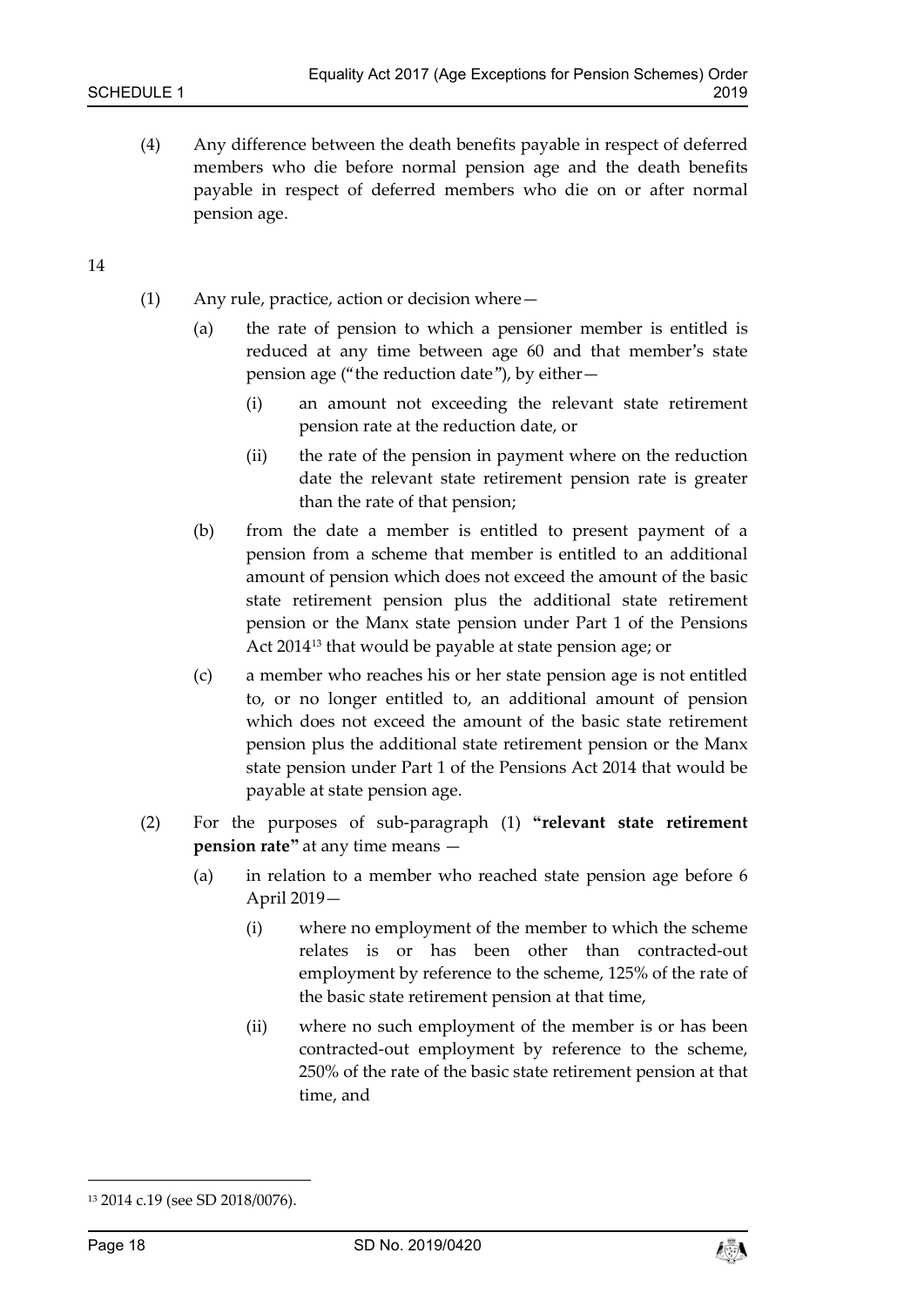(iii) otherwise, the percentage of the rate of the basic state retirement pension that is found by the formula set out below —

$$
125 + (125 \frac{A}{B});
$$

- (b) in relation to a member who reached state pension age on or after 6 April 2019, 200% of the full rate of the Manx state pension at that time.
- (3) In the formula in sub-paragraph  $(2)(a)(iii)$  -
	- (a) A is the total number of years of a member's employment to which the scheme relates which is not or has not been contractedout; and
	- (b) B is the total number of years of a member's employment to which the scheme relates.
- (4) For the purposes of sub-paragraph (2)(b) **"the full rate of the Manx state pension"** has the meaning given in section 3(1) of the Pensions Act 2014[14](#page-18-0).
- (5) For the purposes of this paragraph **"state pension age"** means the pensionable age specified in the rules in paragraph 1 of Schedule 4 to the Pensions Act 1995.

<span id="page-18-0"></span><sup>14</sup> 2014 c.19 (see SD 2018/0076).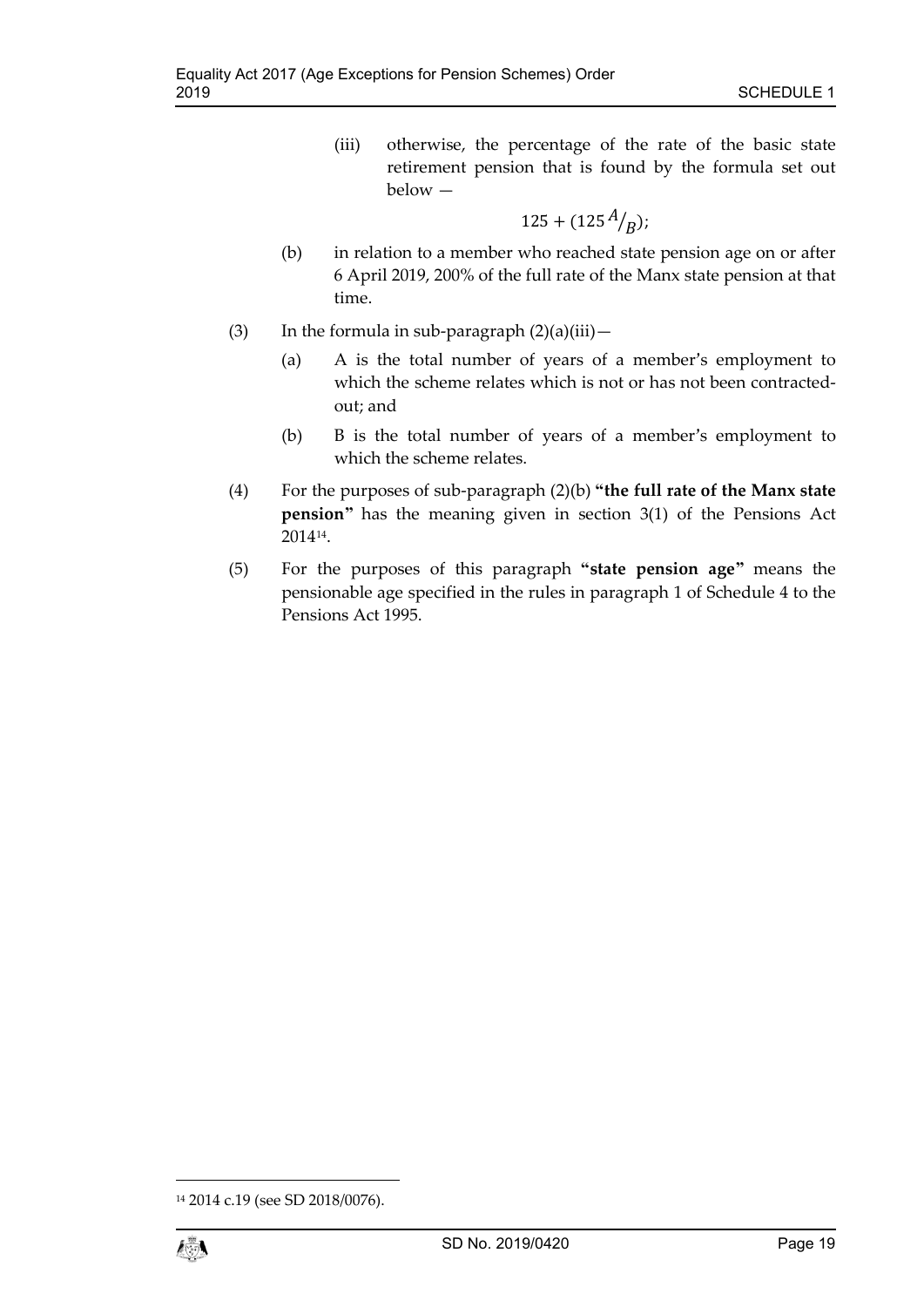- 15 The actuarial reduction of any pension payable from a scheme in consequence of a member's death to any dependant of the member where that dependant is more than a specified number of years younger than the member.
- 16 In relation to pensioner members who have retired from a scheme on ill health grounds, discontinuation of any life assurance cover once any such members reach the normal retirement age which applied to them at the time they retired, or in relation to members to whom no such normal retirement age applied, once such members reach the age of 65.

#### **Other rules, practices, actions and decisions relating to benefit**

17 Any difference in the amount of any age related benefit or death benefit payable under a scheme to or in respect of members with different lengths of pensionable service to the extent that the difference in amount is attributable to their differing lengths of service, provided that, for each year of pensionable service, members in a comparable situation are entitled to accrue a right to benefit based upon the same fraction of pensionable pay.

#### 18

- (1) Any differences in—
	- (a) the fraction of pensionable pay at which any age related benefit accrues, or
	- (b) the amount of death benefit,

to or in respect of active or prospective members of a scheme where the differences are attributable to the aim specified in sub-paragraph (2).

- (2) The aim referred to in sub-paragraph (1) is that members in a comparable situation will have the right to age related benefit or death benefit equal to the same fraction, proportion or multiple of pensionable pay—
	- (a) without regard to each member's length of pensionable service under the scheme, and
	- (b) provided that each member continues in pensionable service under the scheme until normal pension age.
- (3) Any differences in age related benefits which accrue, or entitlement to any death benefits which arises, to or in respect of active or prospective members of a scheme who are in a comparable situation where—
	- (a) those differences are attributable to the aim specified in subparagraph (2), and
	- (b) the member's pensionable service under the arrangement ceases before normal pension age.

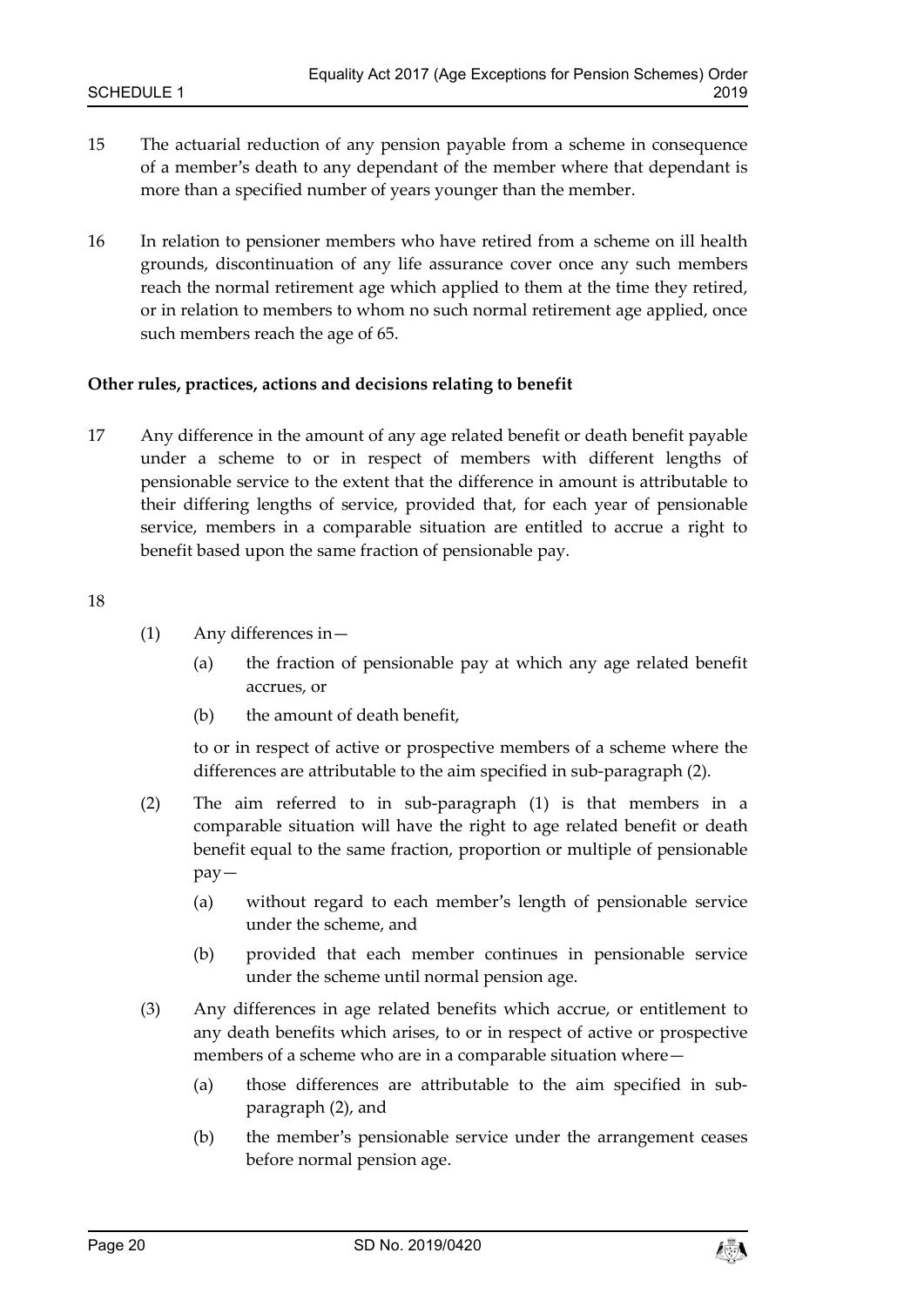- (4) Where sub-paragraph (1) applies, any limitation on the amount of any age related benefit or death benefit payable from a scheme where the limitation arises from imposing one or both of the following—
	- (a) a maximum amount on the age related benefit or death benefit which is equal to a fraction, proportion or multiple of the member's pensionable pay, or
	- (b) a minimum period of pensionable service.
- 19 Where paragraph 18 applies, different rates of member or employer contributions according to the age of the members by, or in respect of whom, contributions are made, where for each year of pensionable service members in comparable situations accrue different fractions of pensionable pay.
- 20 Any difference in the amount of any age related benefit or death benefit payable from a scheme to or in respect of different members to the extent that the difference in amount is attributable to differences over time in the pensionable pay of those members.

21

- (1) Any limitation on the amount of any age related benefit or death benefit payable from a scheme where either or both sub-paragraphs (2) and (3) apply.
- (2) The limitation results from imposing a maximum number of years of pensionable service by reference to which the age related benefit or death benefit may be calculated.
- (3) The limitation arises from imposing a maximum amount on the age related benefit or death benefit which is equal to a fraction, proportion or multiple of a member's pensionable pay.
- 22 Any rule, practice, action or decision where any age related benefit or death benefit is only payable from a scheme where a member is entitled to short service benefit under section 71 of the Pension Schemes Act 1993[15](#page-20-0) (basic principles as to short service benefit).
- 23 When determining a member's pensionable pay by reference to which any age related benefit or death benefit payable to or in respect of a member is calculated, to exclude from the member's remuneration an amount which—
	- (a) does not exceed one and a half times the lower earnings limit;
	- (b) does not exceed an amount calculated by reference to the lower earnings limit where the aim is more or less to reflect the amount of the basic state retirement pension;

<span id="page-20-0"></span><sup>15</sup> Section 71 was amended by section 263(1) of the Pensions Act 2004 (see SD220/05).

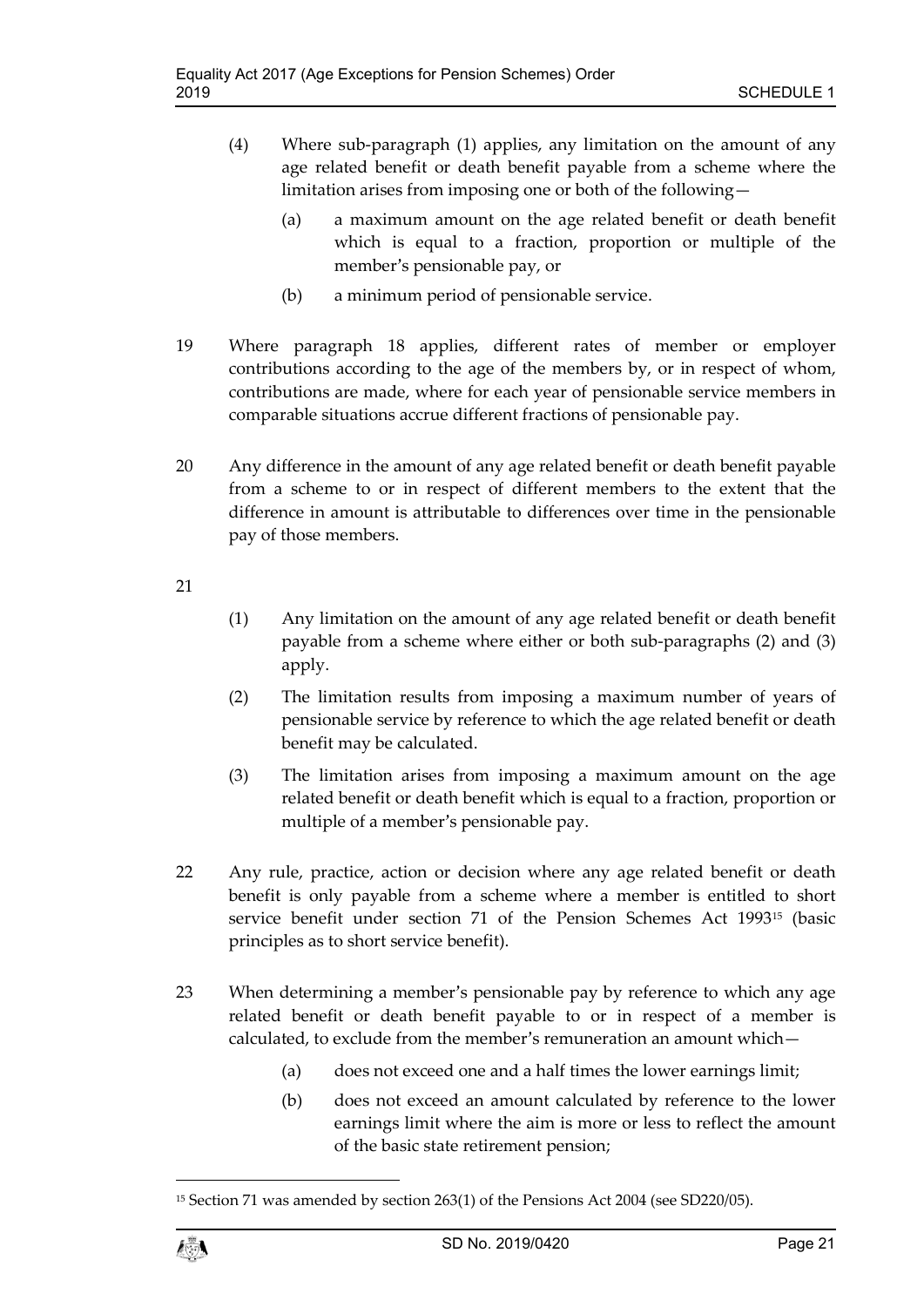- (c) does not exceed an amount calculated more or less to reflect the amount of the basic state retirement pension plus the additional state retirement pension; or
- (d) does not exceed an amount calculated more or less to reflect the amount of the Manx state pension under Part 1 of the Pensions Act 2014.
- 24 Any difference in the amount of age related benefit or death benefit payable under a scheme to or in respect of members where the difference is attributable to accrual of age related benefit at a higher fraction of pensionable pay for pensionable pay over the upper earnings limit (and a lower fraction of pensionable pay for pensionable pay under the upper earnings limit) where the aim is to reflect the additional state retirement pension.
- 25 Any limitation on the amount of any age related benefit or death benefit payable from a scheme where the limitation—
	- (a) relates to—
		- (i) all members who joined or who became eligible to join the scheme on, after or before a particular date; or
		- (ii) any group or category of members who joined or who became eligible to join the scheme on, after or before a particular date; and
	- (b) results from imposing a maximum level of pensionable pay by reference to which the age related benefit or death benefit may be calculated.

#### **Closure of schemes**

26 The closure of a scheme, from a particular date, to workers who have not already joined it.

## **Closure of sections of schemes**

#### 27

- (1) The closure of any section of a scheme, from a particular date, to workers who have not already joined it.
- (2) For the purposes of sub-paragraph  $(1)$  -
	- (a) a scheme may be divided into two or more sections, and
	- (b) a section of a scheme shall mean any of the groups in subparagraph (3).
- (3) A section of a scheme shall mean any of the following—

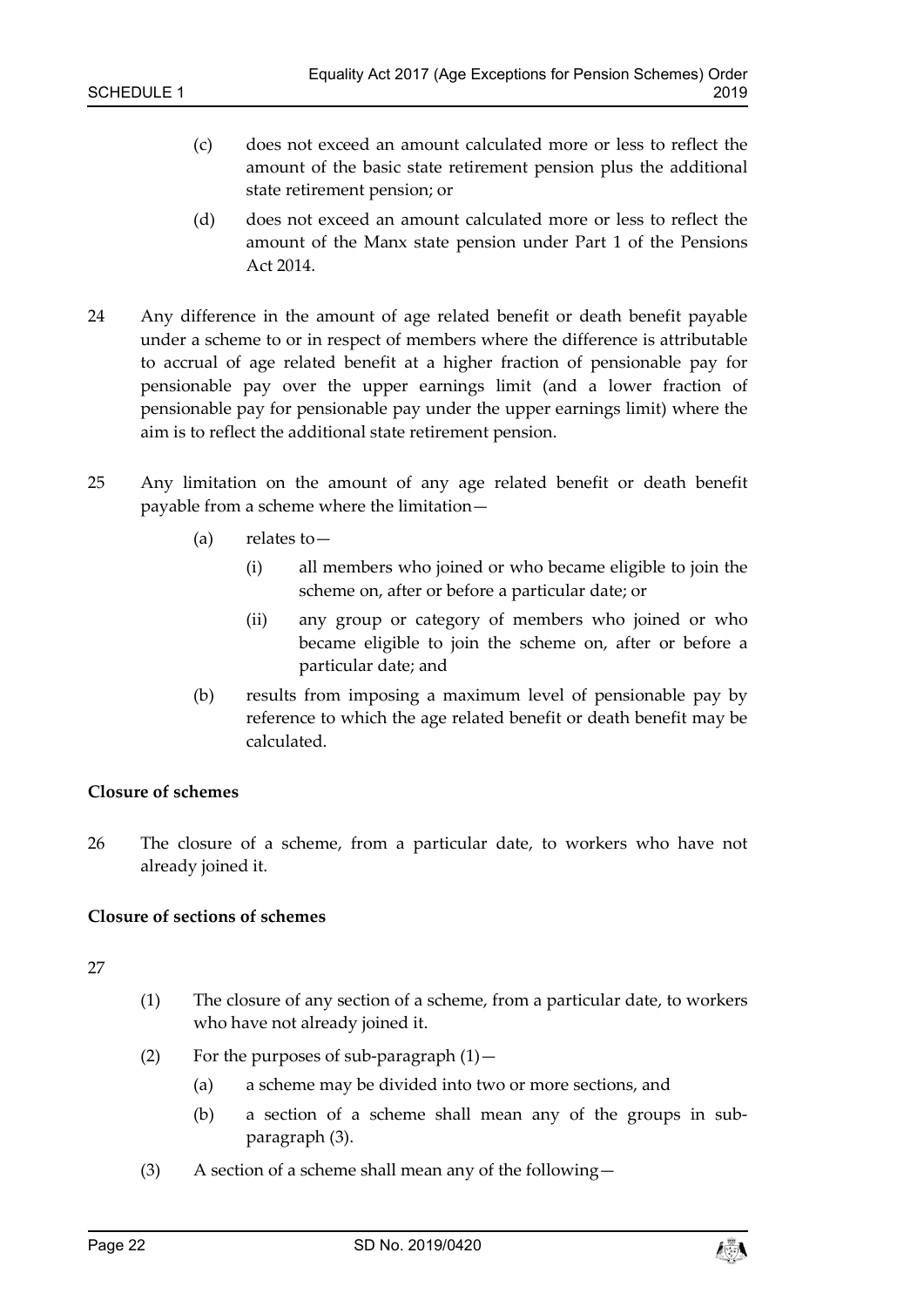- (a) any group of members who became eligible to join, or who joined, the scheme on, after or before a particular date on the basis that particular benefits will be provided to or in respect of those members or that a particular level of contributions will be paid in respect of those members; or
- (b) any group of members who became eligible to join, or who joined, the scheme as a result of a block transfer.

#### **Other rules, practices, actions and decisions**

- 28 Increases of pensions in payment which are made to members over 55 but not to members below that age.
- 29 Any difference in the rate of increase of pensions in payment for members of different ages to the extent that the aim in setting the different rates is to maintain or more nearly maintain the relative value of members' pensions.
- 30 Any difference in the rate of increase of pensions in payment for members whose pensions have been in payment for different lengths of time to the extent that the aim in setting the different rates is to maintain or more nearly maintain the relative value of members' pensions.
- 31 The application of an age limit for transfer of the value of a member's accrued rights into or out of a scheme, provided that any such age limit is not more than one year before the member's normal pension age.

#### **Tax-approved schemes**

- 32 Any rules, practices, actions or decisions relating to entitlement to or payment of benefits under a scheme which is a tax-approved scheme insofar as compliance is necessary —
	- (a) to secure any tax relief or exemption available under
		- (i) the Income Tax (Retirement Benefit Schemes) Act 1978; or
		- (ii) section 50C or 61H of the Income Tax Act 1970; or
	- (b) to prevent any charge to tax arising under any of the provisions referred to in sub-paragraph (a), whoever is liable in relation to such charge.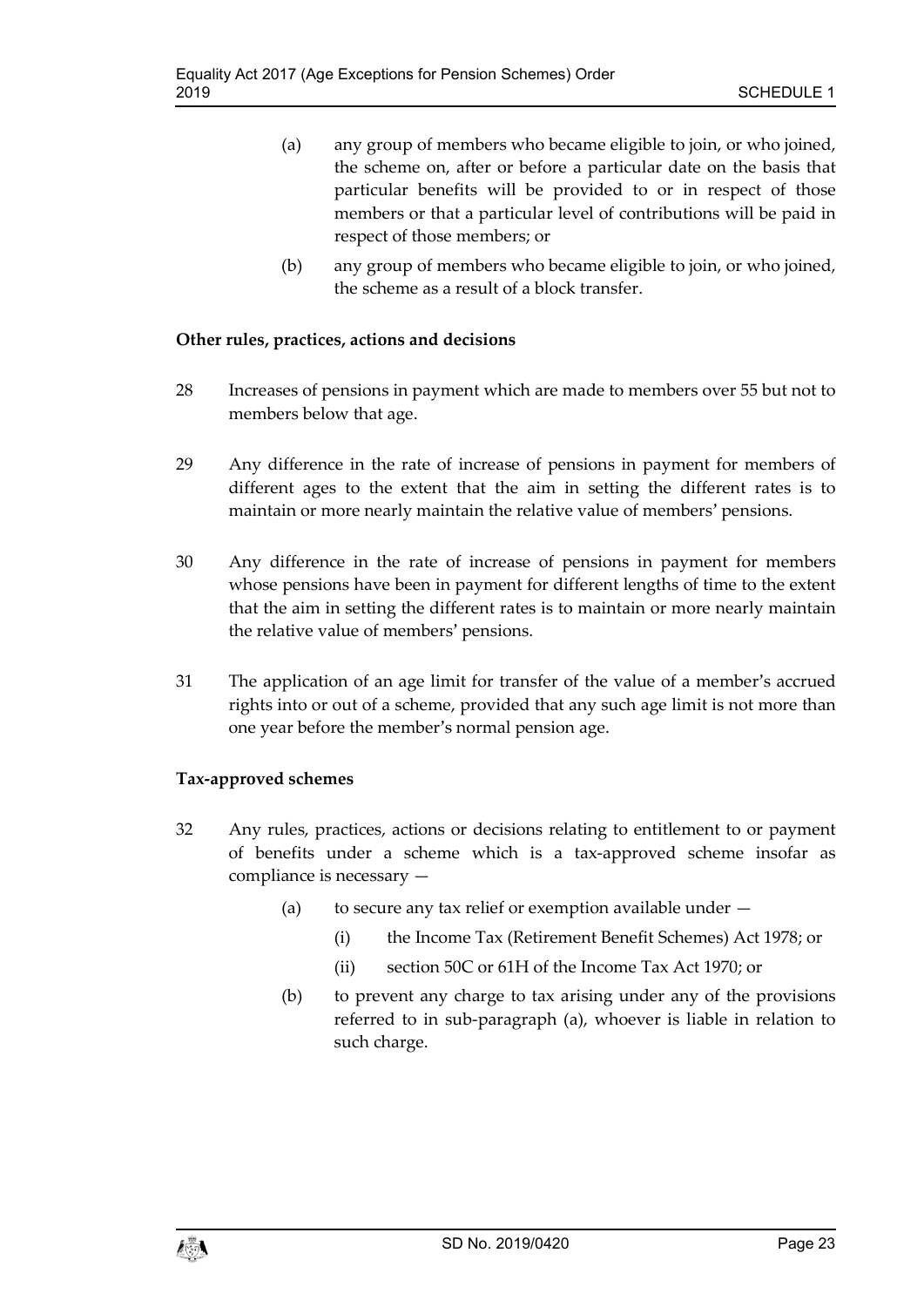### **SCHEDULE 2**

#### [Article 7]

## <span id="page-23-1"></span><span id="page-23-0"></span>**CONTRIBUTIONS BY EMPLOYERS TO PERSONAL PENSION SCHEMES: EXCEPTED PRACTICES, ACTIONS OR DECISIONS**

#### **Contributions by employers**

- 1 Different rates of contributions by an employer to a personal pension scheme according to the age of the workers in respect of whom the contributions are made where the aim in setting the different rates is—
	- (a) to equalise the amount of age related benefit, derived from contributions made each year by the employer, to which workers of different ages who are otherwise in a comparable situation will become entitled under their personal pension schemes, or
	- (b) to make more nearly equal the amount of the age related benefit, derived from contributions made each year by the employer, to which workers of different ages who are otherwise in a comparable situation will become entitled under their personal pension schemes.
- 2 Any difference in the rate of contributions by an employer to a personal pension scheme in respect of different workers to the extent that this is attributable to any differences in remuneration payable to those workers.
- 3 Any limitation on any contributions by an employer, to a personal pension scheme, by reference to a maximum level of remuneration.
- 4 A minimum age for commencement of payment of contributions by an employer to a personal pension scheme in respect of a worker.
- 5 Different minimum ages for commencement of payment of contributions by an employer to a personal pension scheme in respect of different groups or categories of workers.
- 6 Equal rates of contributions by an employer to a personal pension scheme irrespective of the age of the workers in respect of whom contributions are made.